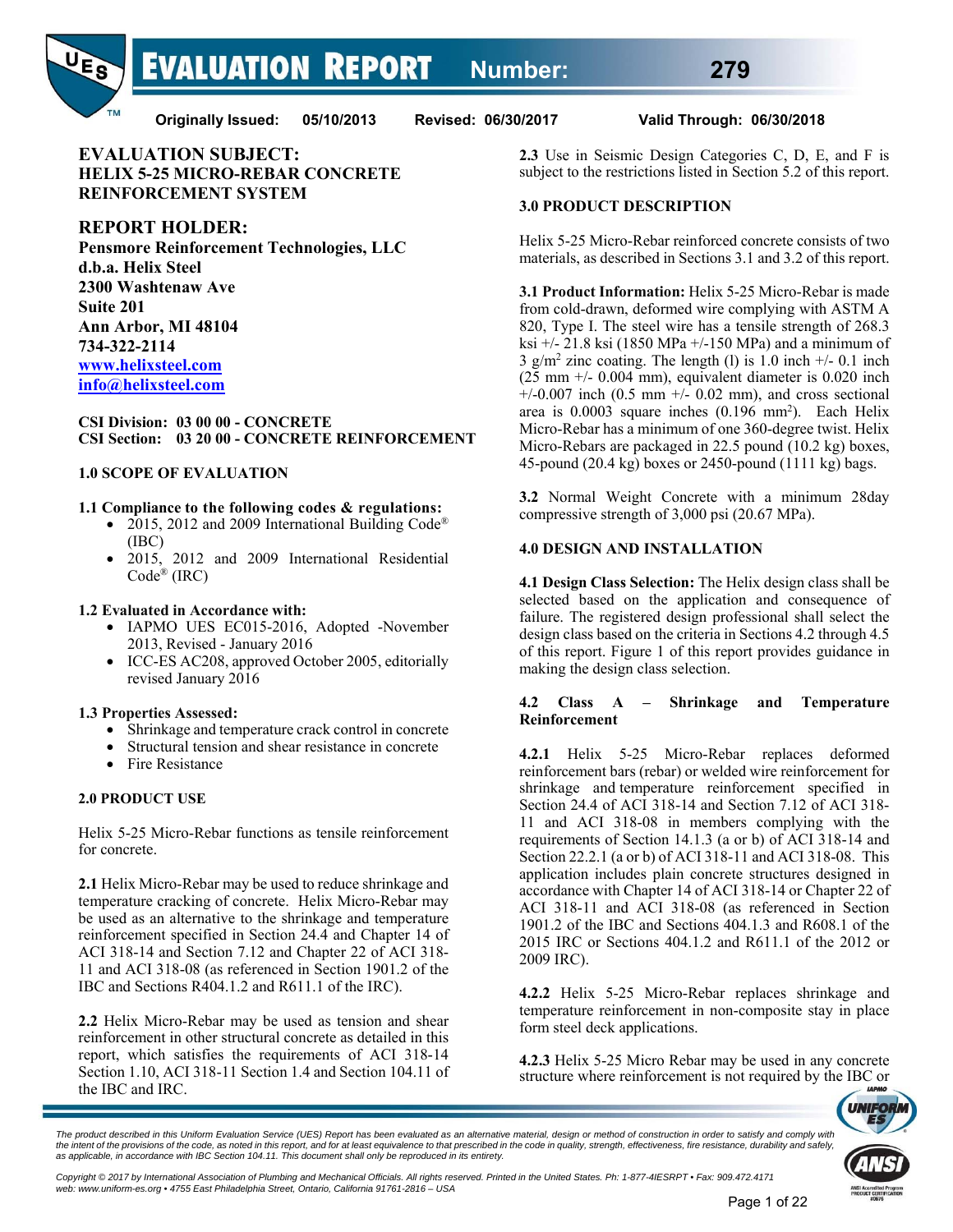

IRC or addition to reinforcement required by the IBC or IRC to reduce shrinkage and temperature cracking of the concrete.

# **4.3 Class B – Minimum Structural Reinforcement**

**4.3.1** Helix 5-25 Micro-Rebar replaces structural reinforcement in soil-supported structures including footings, and foundations.

**4.3.2** Helix 5-25 Micro-Rebar replaces structural reinforcement in arch structure members in which arch action provides compression in the cross-section.

**4.3.3** Helix 5-25 Micro-Rebar replaces structural reinforcement in structural concrete slabs supported directly on the ground designed in accordance with ACI 318.

**4.3.4** Helix 5-25 Micro-Rebar replaces structural reinforcement in pile-supported slabs on ground designed in accordance with ACI 318, with unoccupied space below not to exceed the slab thickness (so failure will not result in structural collapse endangering occupants).

**4.3.5** Helix 5-25 Micro-Rebar replaces reinforcement in above and below grade structural walls designed in accordance with Chapter 11 of ACI 318-14 and Chapter 14 of ACI 318-11 and ACI 318-08 and conforming to the following criteria:

- Bearing walls support more than 200 pounds per linear foot (2919 N/m) of vertical load in addition to its own weight. Non-bearing walls support no more than 200 pounds per linear foot (2919 N/m) of vertical load in addition to its own weight.
- Minimum wall thickness shall be in accordance with the following:

| <b>Wall Type</b>         |         | <b>Minimum thickness</b>  |  |  |  |
|--------------------------|---------|---------------------------|--|--|--|
|                          |         | 4in. (100 mm)             |  |  |  |
| Non-bearing              | Greater | $1/24$ the lesser of      |  |  |  |
|                          | of;     | unsupported               |  |  |  |
|                          |         | length and height         |  |  |  |
|                          |         | $5^{1}/_{2}$ in. (140 mm) |  |  |  |
|                          | Greater | $1/24$ the lesser of      |  |  |  |
| Bearing                  | of:     | unsupported               |  |  |  |
|                          |         | length and height         |  |  |  |
|                          |         | $7^{1}/_{2}$ in. (180 mm) |  |  |  |
| <b>Exterior</b> basement | Greater | $1/24$ the lesser of      |  |  |  |
| and foundation           | of;     | unsupported               |  |  |  |
|                          |         | length and height         |  |  |  |

 Walls shall be braced against lateral translation (walls shall be laterally supported in such a manner as to prohibit relative lateral displacement at top and bottom or on both sides of individual wall elements).  At least one No. 5 (16 mm) bar shall be provided around all window, door and similar sized openings. The bars shall be anchored to develop  $f_y$  in tension at the corners of openings.

For residential walls designed in accordance with ACI 318 Chapter 14 or the IBC, Section 4.3.6 of this report also applies.

**4.3.6** Helix 5-25 Micro-Rebar replaces reinforcement in above and below grade structural walls designed in accordance with the IRC and conforming to the following criteria:

- Bearing walls support more than 200 pounds per linear foot (2919 N/m) of vertical load in addition to its own weight. Non-bearing walls support no more than 200 pounds per linear foot (2919 N/m) of vertical load in addition to its own weight.
- Walls shall be braced against lateral translation (walls shall be laterally supported in such a manner as to prohibit relative lateral displacement at top and bottom or on both sides of individual wall elements).
	- Minimum wall thickness shall be in accordance with the following:

| <b>Wall Type</b>         | <b>Minimum thickness</b> |                      |  |  |
|--------------------------|--------------------------|----------------------|--|--|
|                          |                          | 4in. (100 mm)        |  |  |
| Bearing and              | Greater                  | $1/24$ the lesser of |  |  |
| non-bearing              | of:                      | unsupported          |  |  |
|                          |                          | length and height    |  |  |
|                          |                          | $6$ in. $(150$ mm)   |  |  |
| <b>Exterior basement</b> | Greater                  | $1/24$ the lesser of |  |  |
| and foundation           | of:                      | unsupported          |  |  |
|                          |                          | length and height    |  |  |

- The effective height shall be used to calculate the height to thickness ratio for 4-inch (100 mm) bearing walls when poured monolithic (i.e. wall is rotationally restrained with a moment connection, even if cold joint is present, at the bottom or top). The effective height is determined by the fixity of the wall end conditions. For walls braced top and bottom against lateral translation and restrained against rotation at one or both ends (top, bottom or both) the effective height shall be 0.8 times the clear height.
- At least one No. 4 (12 mm) bar shall be provided around all window, door, and similar sized openings. The bars shall be anchored to develop  $f_v$  in tension at the corners of openings.

**4.3.7** Helix 5-25 Micro-Rebar is used to reinforce slabs-onground designed using non-linear load analysis provided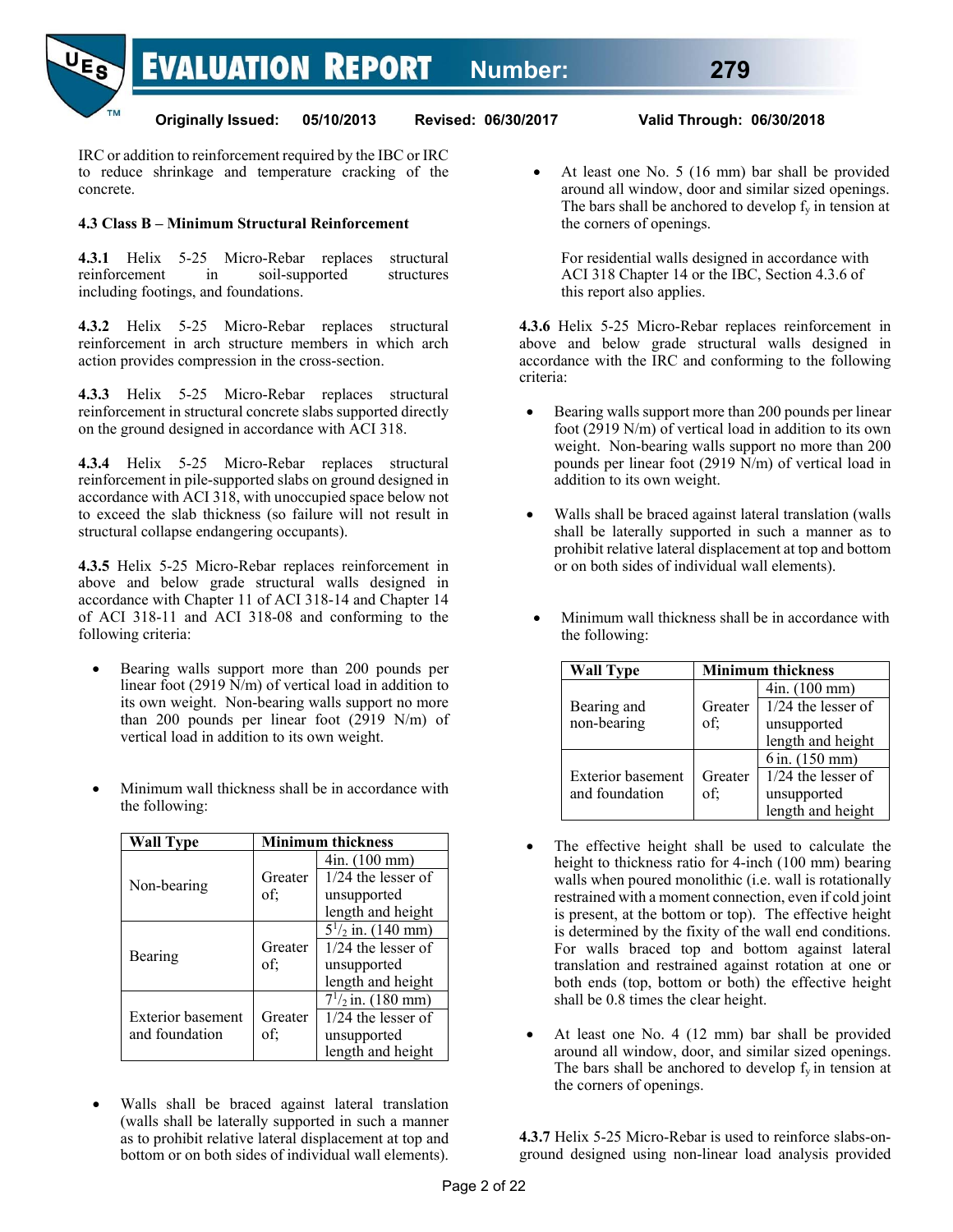**EVALUATION REPORT Number: 279**



**Originally Issued: 05/10/2013 Revised: 06/30/2017 Valid Through: 06/30/2018** 

maximum tensile strains are limited to levels provided in Section 5.7 of this report.

**4.4 Class C – Structural Concrete:** Helix 5-25 Micro-Rebar replaces structural reinforcement for all other structural concrete including in unsupported horizontal spans.

**4.5 Class Cs – Non-Linear Slab Design:** Helix 5-25 Micro-Rebar shall be used as reinforcement in slabs on ground designed in accordance with ACI 360-10 Section 11.3.3 Methods 2 and 4 when Yield Line Analysis and Nonlinear finite element analysis show tensile strain limits given in Section 5.7 of this report are exceeded. When the tensile strain limits of Section 5.7 are not exceeded, the design shall comply with Section 4.3.7 of this report.

**4.6 Design:** Helix 5-25 Micro-Rebar dosage quantity shall be determined by procedures in this section and Tables 1, 2 and 3 of this report. Figure 2 of this report, the Helix Force Equilibrium and Strain Compatibility Diagram, shall be observed in the structural design.

#### **4.6.1 Required Area of Steel**

- Class A: The required area of steel, *As*, for shrinkage and temperature reinforcement shall be determined by the design procedures in Section 24.4 of ACI 318-14 or Section 7.12 of ACI 318-11 and 318-08 or other applicable code sections.
- Class B and C: The required area of steel reinforcement shall be determined at the centroid of the tension zone (Helix 5-25 Micro-Rebar acts as a rectangular tensile block as shown in Figure 2 of this report) in accordance with standard design procedures in ACI 318 using load and resistance factor design.
- An appropriate strength reduction factor has been applied to the Helix design strength in Tables 1 and 2 of this report.

**4.6.2 Required Helix Micro-Rebar Quantity:** Table 1 of this report provides the total number of Helix Micro-Rebar required to provide the same tensile resistance as the area of steel computed in Section 4.6.1 of this report. This number shall be divided by the cross-sectional area of the concrete in tension to obtain the number of Helix 5-25 Micro-Rebar required per unit area. This concrete area may result from either direct tension, flexural tension, or shear. Table 1 includes a factor to account for variation on Helix 5-25 Micro-Rebar resistance.

**4.6.3 Helix 5-25 Micro-Rebar Dosage:** The minimum Helix 5-25 Micro-Rebar dosage required to ensure the number of Helix 5-25 Micro-Rebar per unit area (as determined in Section 4.6.2 of this report) are provided in the tensile region of the concrete shall be selected from Table 2 of this report. This table includes factors to account for variation in orientation and distribution of Helix 5-25 Micro-Rebar.

#### **4.6.4 Strain in the Helix 5-25 Micro-Rebar Concrete:**

Using the provided Helix unit tensile stress provided in Table 3 of this report, the average strain shall be calculated by  $(Eq.-1)$ :

$$
\varepsilon \cong \frac{\text{Helix tensile stress}}{E_{\text{ct}}} \tag{Eq.-1}
$$
  
Where:

 $E_{ct}$  = the tensile modulus of elasticity of Helix 5-25 Micro-Rebar concrete, computed from Section 19.2 of ACI 318-14 or Section 8.5 of ACI 318-11 and ACI 318-08, as applicable.

 $\epsilon$  = average concrete tensile strain

**4.6.5 Pre- or post- tensioned concrete:** With pre- or posttensioned concrete, the initial compressive strain may be subtracted from the average strain calculated in Eq.-1.

**4.6.6 Restrained shrinkage:** In cases of restrained shrinkage, the shrinkage strain shall be added to the average strain computed in Eq.-1.

**4.6.7 Shear:** The same method as provided in Sections 4.6.1 to 4.6.6 of this report shall be used for determining shear and torsion reinforcement. The contribution of plain concrete shall be neglected in shear applications (do not add V<sub>c</sub> to the shear resistance computed for Helix Micro-Rebar). The area in tension should be taken as no more than the 1.41 x the section width x height minus twice the neutral axis depth. When replacing both bending and shear reinforcement the higher of the two dosages shall govern the design.

**4.7 Hybrid Design:** Hybrid design includes a combination of deformed reinforcement (rebar) and Helix 5-25 Micro-Rebar. For Hybrid Design, the area of steel computed in accordance with Section 4.6.1 of this report may be reduced by the cross-sectional area of the rebar that will remain prior to determining the required minimum number of Helix Micro-Rebar in Section 4.6.2 of this report.

**4.7.1** Hybrid design for Class A or B structures have no minimum bar reinforcing requirement provided the application requirements in Sections 4.2 and 4.3 are met and strain limits conform to Section 5.7 of this report.

**4.7.2** Structures complying with the Class A or B application restrictions in Sections 4.2 and 4.3 of this report but exceeding the strain limits in Section 5.7 may be designed as Class B Hybrid. This process will reduce the strain computed in Section 4.6.5 of this report. The strain limit shall be maintained even if the minimum amount bar reinforcement as prescribed in ACI 318-14 Section 9.6 or ACI 318-11 or ACI-08 Section 10.5 is provided. Alternatively, the registered design professional may elect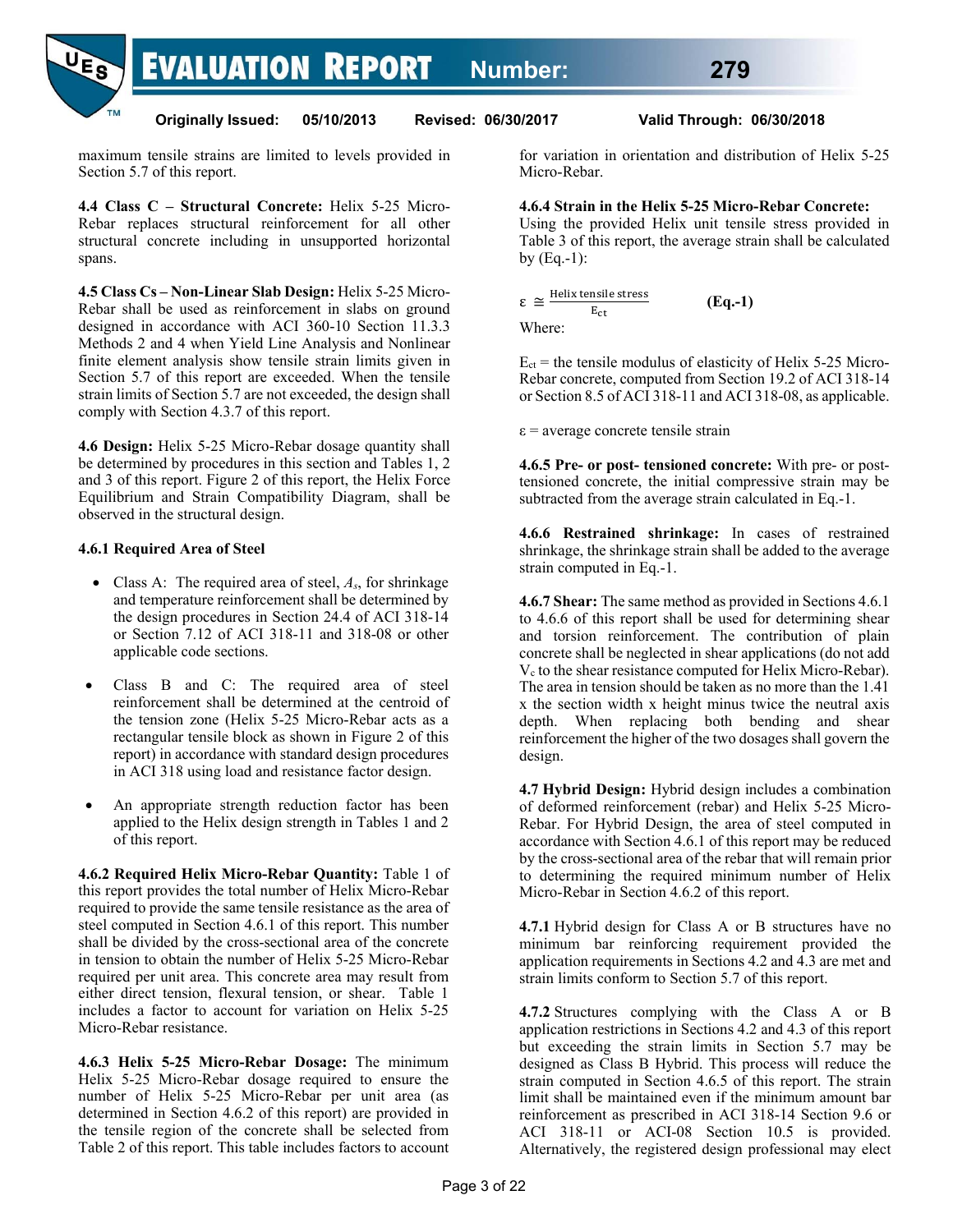**EVALUATION REPORT Number: 279**



**Originally Issued: 05/10/2013 Revised: 06/30/2017 Valid Through: 06/30/2018** 

to use Class C without the need for bar reinforcement.

**4.7.3** Structures not complying with Class A and B application limitations listed in section 4.2 and 4.3 of this report may be designed as Class C hybrid with a minimum amount of bar reinforcement as prescribed in ACI 318-14 Section 9.6 or ACI 318-11 or ACI 318-08 Section 10.5 except as provided in Section 5.12 of this report.

**4.7.4** Subject to approval of the code official, the requirement for bar reinforcement in Sections 4.7.2 and 4.7.3 of this report may be waived if registered design professional shows through supplemental testing and/or analysis adequate strength for the factored loads and serviceability requirements.

**4.7.5** Strength provided by non-composite stay-in-place forms in applications not complying with the Class A and B application limitations may be used to satisfy the minimum reinforcement requirements in Sections 4.7.2 or 4.7.3 provided the registered design professional shows the Helixreinforced concrete provides resistance equal to or greater than the resistance provided by the required bar reinforcement. The Helix-reinforced design strength, however, shall be adequate to carry the entire load (the contribution of the stay in place forms shall not be added to the capacity).

#### **4.8 Yield Line Methods (ACI 360-10)**

The section moment capacity *ɸMn* shall be calculated using the values in Table 3 of this report. The quantity  $\frac{\phi M_n}{S_m \times fr}$ shall replace  $\frac{\text{Re}3}{100}$  in ACI 360-10 equations. All other calculations remain the same.

# **4.9 Fire-Resistance Ratings**

**4.9.1** For flat walls complying with IBC 722.2.1.1, Helix 5- 25 Micro-Rebar are permitted as an alternative to the specified reinforcement according to IBC 722.2.1.1. The maximum dosage is 66 lb/yd<sup>3</sup> (38 kg/m<sup>3</sup>).

**4.9.2** For slabs on metal deck, Helix 5-25 Micro-Rebar are permitted as an alternative or in addition to the welded wire fabric used in concrete members under Underwriters Laboratories Design Nos. G256 dated January 6, 2014 and G514 dated October 11, 2013. The maximum dosage is 66  $1b\text{/}yd^3$  (38 kg/m<sup>3</sup>).

# **5.0 CONDITIONS OF USE**

The Helix 5-25 Micro-Rebar described in this report comply with, and/or are suitable alternatives to what is specified in those codes listed in Section 1.0 of this report, subject to the following conditions:

**5.1** The concrete with Helix 5-25 Micro-Rebar shall comply with the ASTM C1116, Type I requirements. Substitution of any other steel fiber for Helix 5-25 is not allowed.

**5.2** Structures complying with the requirements of Class A, B and Cs (Section 4.1) are allowed in all seismic design categories permitted by the IBC for these applications. Class C structures in Seismic Design Categories C, D, E, and F are outside of the scope of this report.

**5.3** Helix Micro-Rebar shall be blended into the concrete mix in accordance with Section 4.0 of this report, ACI 304R or ACI 318-11 and ACI 318-08 Section 5.8, as applicable, and the manufacturers published installation instructions. If there is a conflict between the evaluation report and the manufacturer's published installation instructions, the more restrictive governs.

**5.4** Concrete used in classes A, B and Cs shall be normal weight and have a minimum compressive strength of 3,000 psi (20.67 MPa) and a maximum compressive strength of 8,000 psi (55.12 MPa).

**5.5** The Helix Micro-Rebar shall not be used to replace any joints specified in ACI 318-14 Section 14.3 and ACI 318- 11 and ACI 318-08 Section 22.3, as applicable.

**5.6** Concrete used in Class C structures shall be normalweight and have a minimum compressive strength of 4,000 psi (27.56 MPa) and a maximum compressive strength of 8,000 psi (55.12 MPa) and the mix shall have minimum fine to total aggregate ratio of 0.50 to assure adequate bond with the Helix Micro-Rebar.

**5.7** Class A and B Strain Limits: The average tensile strain in the concrete shall not exceed the following:

| Number of Helix per area                               | <b>Tensile</b>        |
|--------------------------------------------------------|-----------------------|
|                                                        | Strain, $\varepsilon$ |
| Less than $3$ Helix/in <sup>2</sup>                    | 0.000076              |
| $(4,650 \text{ Helix/m}^2)$                            |                       |
| $\overline{3}$ to $\overline{7}$ Helix/in <sup>2</sup> | 0.000105              |
| $(4,650 \text{ to } 10,850 \text{ Helix/m}^2)$         |                       |
| Greater than 7 Helix/in <sup>2</sup>                   | 0.000110              |
| $(10,850 \text{ Helix/m}^2)$                           |                       |

**5.8** Hybrid design in accordance with Section 4.7 of this report is allowed for Class A structures complying with Section 4.2 of this report and B structures complying with Section 4.3 of this report, with no minimum reinforcing bar requirement, provided strain limits comply with Section 5.7 of this report.

**5.9** Helix 5-25 Micro-Rebar shall be limited to the following dosages:

**5.9.1 Class A:**

Minimum 9 lb/yd<sup>3</sup>  $(5.4 \text{ kg/m}^3)$ Maximum 70 lb/yd<sup>3</sup> (42 kg/m<sup>3</sup>) Except for slab on ground applications designed as unreinforced concrete in accordance with ACI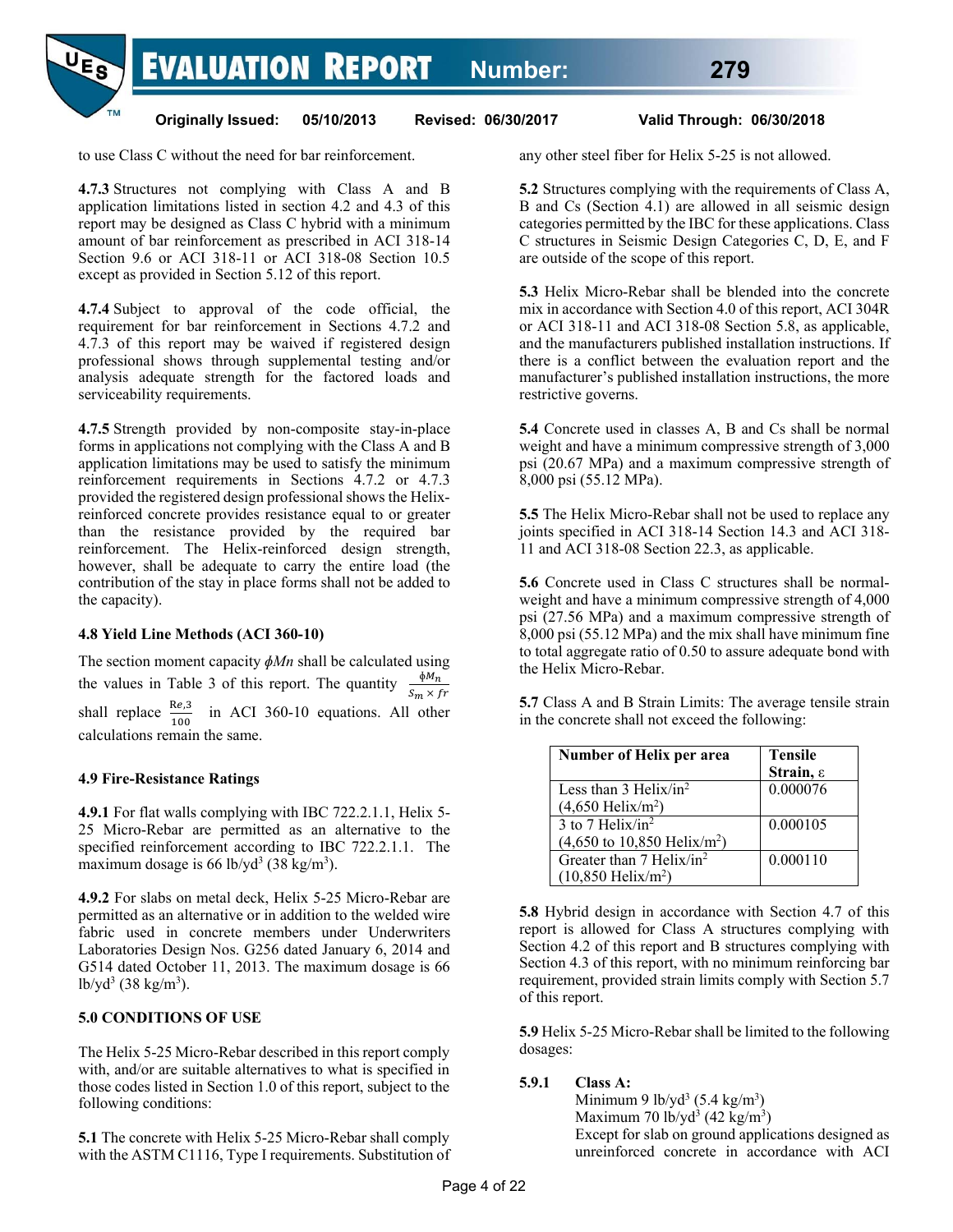

360-10 Chapter 7, the minimum dosage does not apply.

- **5.9.2 Class B:** Minimum 9 lb/yd<sup>3</sup>  $(5.4 \text{ kg/m}^3)$ Maximum 70 lb/yd<sup>3</sup> (42 kg/m<sup>3</sup>)
- **5.9.3 Class C:** Minimum  $15 \frac{\text{lb}}{\text{yd}^3}$  (9 kg/m<sup>3</sup>) Maximum 70 lb/yd<sup>3</sup> (42 kg/m<sup>3</sup>)
- **5.9.4 Class Cs:** Minimum 20  $\frac{1}{2}$  (12 kg/m<sup>3</sup>) Maximum 70 lb/yd<sup>3</sup> (42 kg/m<sup>3</sup>)

**5.10** For flexure, standard balanced and tension-controlled limits as prescribed in ACI 318-14 Section 21.2 ACI 318- 11 and ACI 318-08 Section 10.3 apply.

**5.11** A registered design professional shall approve use of Helix 5-25 Micro-Rebar.

**5.12** Unsupported horizontal spans (free-spanning beams or slabs) with occupied space above or beneath shall have the minimum amount of bar reinforcement required to carry nominal service loads.

**5.13** Helix 5-25 Micro Rebar shall not be used to replace supplemental rebar placed around openings and tied to lifting points in either cast-in-place or precast concrete.

**5.14** Helix 5-25 Micro-Rebar shall be added to the concrete either at the ready-mix plant or at the jobsite. The manufacturer's published installation instructions and this report shall be strictly adhered to, and a copy of the manufacturer's published installation instructions shall be available at all times on the jobsite or the batch plant during installation. Installation instructions are available by clicking here.

**5.15** When Helix 5-25 Micro-Rebar is added at the readymix plant, a batch ticket signed by a ready-mix representative shall be available to the code official upon request. The delivery ticket shall include, in addition to the items noted in ASTM C 94, the type and amount of Helix Micro-Rebar added to the concrete mix.

**5.16** Field verification of Helix 5-25 Micro-Rebar dosage not required for Class A, B and Cs or in applications designed with the minimum quantity of structural reinforcing bars in accordance with ACI 318. When verification is required, such as for Class C structures and as otherwise specified, the procedures in Appendix A shall be observed.

**5.17** Helix Micro-Rebar is manufactured under a worldwide exclusive license by Pensmore Reinforcement Technologies, LLC d.b.a Helix Steel.

#### **6.0 SUBSTANTIATING DATA**

- Data in accordance with the ICC-ES Acceptance Criteria for Steel Fibers in Concrete (AC208), dated October 2005, editorially revised November 2012.
- Data in accordance with IAPMO UES Acceptance Criteria for Twisted Steel Micro-Rebar (EC 015-2016), Adopted November 2013, Revised January 2016).

#### **7.0 FIGURES, TABLES AND EXAMPLES**

#### **Figures (Attached)**

- Figure 1: Helix Design Class Selection Flow Chart
- Figure 2: Helix Force Equilibrium and Strain Compatibility Diagram

#### **Tables (Attached)**

- Table 1: Helix micro rebar replacement
- Table 2: Helix micro rebar dosage rate
- Table 3: Helix micro rebar tensile force

#### **Examples Calculations (Attached)**

- Example 1: Class A Slab on Grade Design Original Rebar Design Given
- Example 2: Class A Slab on Metal Deck Original Mesh Given
- Example 3: Class B Wall Design Minimum Reinforcement Ratio Given
- Example 4: Class B Grade Beam Shear Design Only Original Shear Rebar Given
- Example 5: Class B Wall Design Hybrid

#### **8.0 APPENDICIES**

- A. Optional Field Dosage Verification Method
- B. Minimum Helix Dosage Quick Reference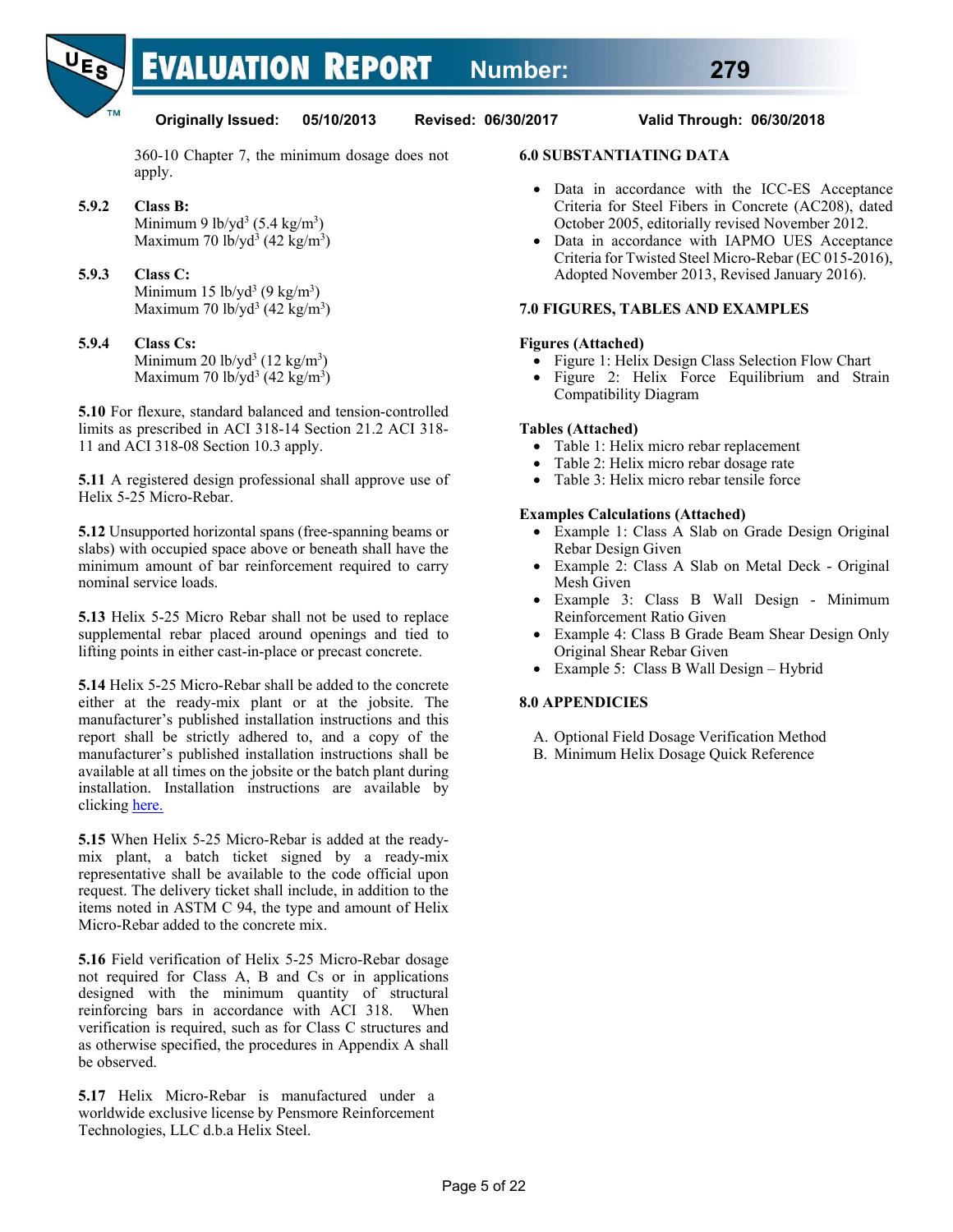

#### **9.0 IDENTIFICATION**

Labels on the boxes or bags bear the name Helix 5-25 and the number of the IAPMO UES evaluation report number (ER-279), which identifies the product listed in this report. Either Mark of Conformity may be used as shown below:



ber

**Brian Gerber, P.E., S.E. Vice President, Technical Operations Uniform Evaluation Service** 

fichavel

**Richard Beck, PE, CBO, MCP Vice President, Uniform Evaluation Service** 

**GP Russ Chaney CEO, The IAPMO Group** 

**For additional information about this evaluation report please visit www.uniform-es.org or email at info@uniform-es.org**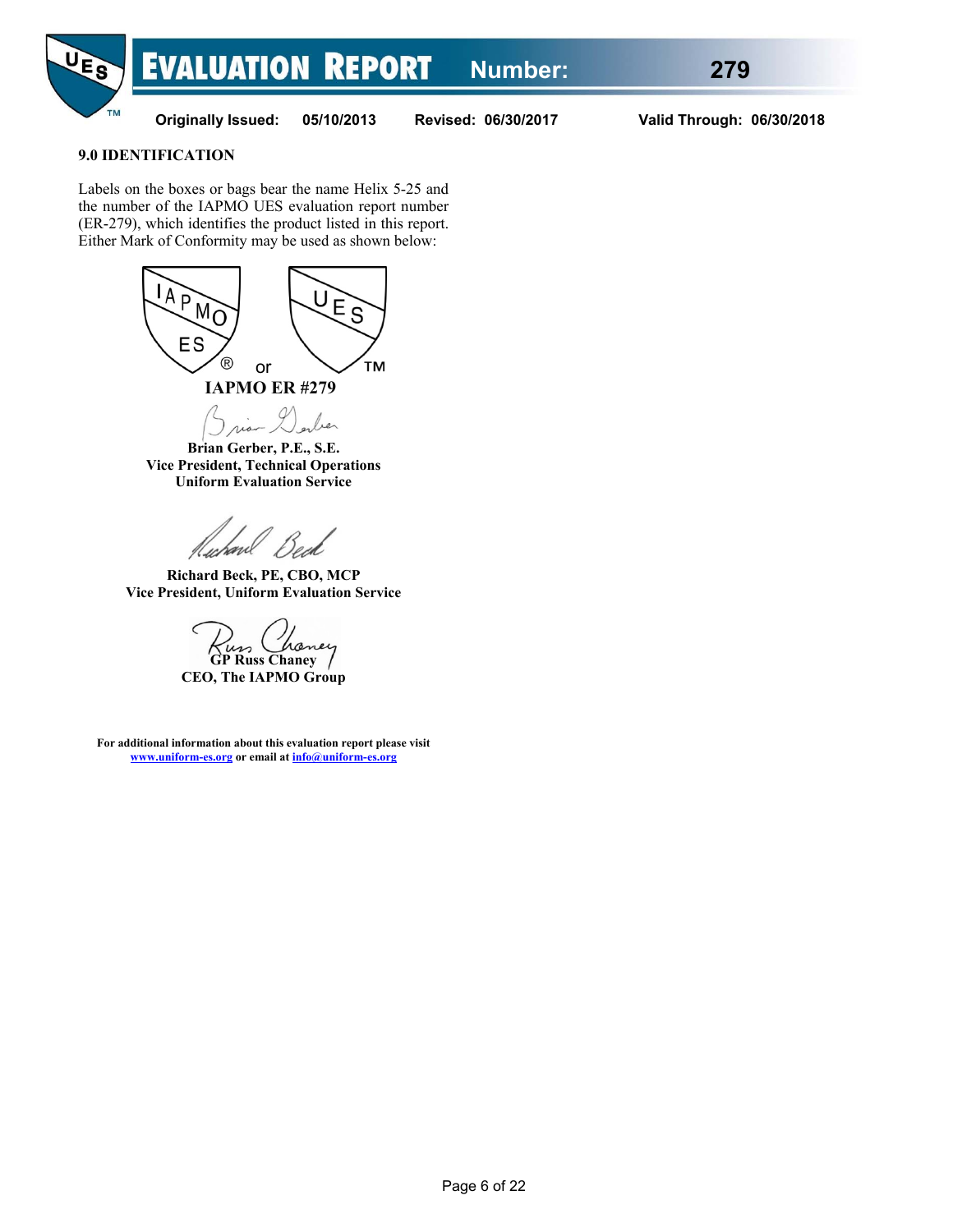#### **EVALUATION REPORT Number: 279**



**Figure 1 – Helix Design Class Selection Flow Chart** 



Where

M is the required moment capacity of the section calculated per ACI 318. If considering a previously designed section,  $M = \phi M_n$ . Otherwise,  $M = M_u$ , where  $M_u$  is the factored moment of the section based upon loading.

 $A<sub>s</sub>$  is the area of steel required at the center of the tension zone (per section 4.6.1)  $F_H = A_s \times f_v$ 

fy is the specified yield strength of the reinforcement

Φ = 1.0 for temperature and shrinkage reinforcement or per applicable code for flexure.

#### **Figure 2: Helix Force Equilibrium and Strain Compatibility Diagram**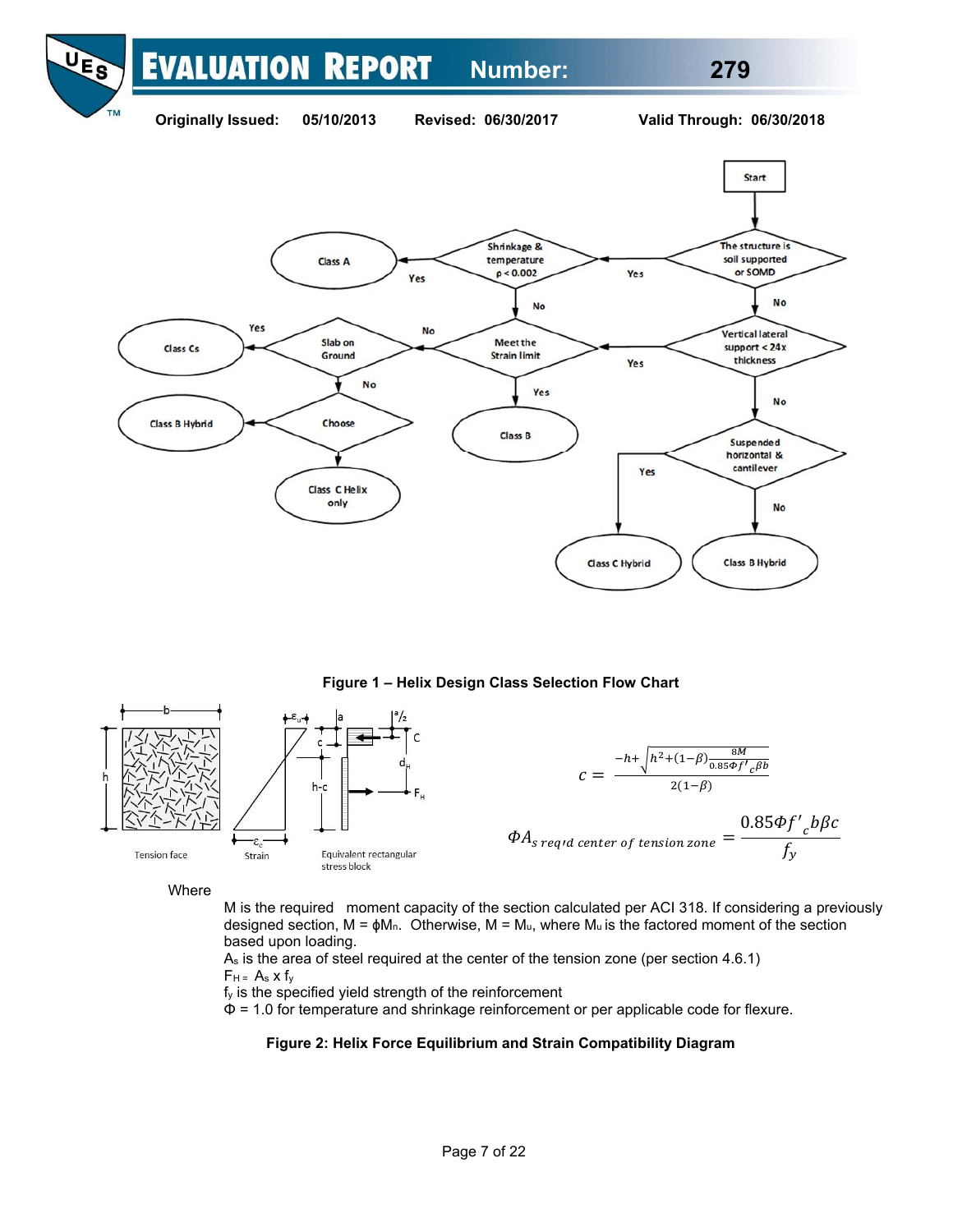

| Table 1: Helix micro rebar replacement - Imperial |                                                         |              |             |              |             |              |  |  |  |  |
|---------------------------------------------------|---------------------------------------------------------|--------------|-------------|--------------|-------------|--------------|--|--|--|--|
| $Fy = 60$ ksi                                     | Nominal number of Helix Micro Rebar required (Helix/ft) |              |             |              |             |              |  |  |  |  |
| <b>Nominal</b><br>area of steel                   |                                                         | 3000 psi     |             | 4000 psi     |             | 5000 psi     |  |  |  |  |
| in tension<br>$\Phi$ As (in <sup>2</sup> /ft)     | Class A & B                                             | Class C & Cs | Class A & B | Class C & Cs | Class A & B | Class C & Cs |  |  |  |  |
| 0.028                                             | 37.8                                                    | 75.7         | 37.3        | 74.6         | 36.7        | 73.5         |  |  |  |  |
| 0.040                                             | 53.6                                                    | 107.2        | 53.1        | 106.1        | 52.5        | 105.0        |  |  |  |  |
| 0.050                                             | 66.8                                                    | 133.5        | 66.2        | 132.4        | 65.7        | 131.3        |  |  |  |  |
| 0.060                                             | 79.9                                                    | 159.8        | 79.4        | 158.7        | 78.8        | 157.6        |  |  |  |  |
| 0.080                                             | 106.2                                                   | 212.4        | 105.7       | 211.3        | 105.1       | 210.2        |  |  |  |  |
| 0.090                                             | 119.4                                                   | 238.7        | 118.8       | 237.6        | 118.3       | 236.5        |  |  |  |  |
| 0.100                                             | 132.5                                                   | 265.0        | 132.0       | 263.9        | 131.4       | 262.8        |  |  |  |  |
| 0.110                                             | 145.7                                                   | 291.3        | 145.1       | 290.2        | 144.6       | 289.1        |  |  |  |  |
| 0.120                                             | 158.8                                                   | 317.6        | 158.3       | 316.5        | 157.7       | 315.4        |  |  |  |  |
| 0.150                                             | 198.2                                                   | 396.5        | 197.7       | 395.4        | 197.2       | 394.3        |  |  |  |  |
| 0.160                                             | 211.4                                                   | 422.8        | 210.9       | 421.7        | 210.3       | 420.6        |  |  |  |  |
| 0.170                                             | 224.5                                                   | 449.1        | 224.0       | 448.0        | 223.5       | 446.9        |  |  |  |  |
| 0.180                                             | 237.7                                                   | 475.4        | 237.1       | 474.3        | 236.6       | 473.2        |  |  |  |  |
| 0.200                                             | 264.0                                                   | 528.0        | 263.4       | 526.9        | 262.9       | 525.8        |  |  |  |  |
| 0.240                                             | 316.6                                                   | 633.2        | 316.0       | 632.1        | 315.5       | 631.0        |  |  |  |  |
| 0.250                                             | 329.7                                                   | 659.5        | 329.2       | 658.4        | 328.6       | 657.3        |  |  |  |  |
| 0.300                                             | 395.5                                                   | 791.0        | 394.9       | 789.9        | 394.4       | 788.8        |  |  |  |  |
| 0.310                                             | 408.6                                                   | 817.3        | 408.1       | 816.2        | 407.5       | 815.1        |  |  |  |  |
| 0.400                                             | 527.0                                                   | 1054.0       | 526.4       | 1052.9       | 525.9       | 1051.8       |  |  |  |  |
| 0.440                                             | 579.6                                                   | 1159.2       | 579.0       | 1158.1       | 578.5       | 1157.0       |  |  |  |  |
| 0.470                                             | 619.0                                                   | 1238.1       | 618.5       | 1237.0       | 617.9       | 1235.9       |  |  |  |  |
| 0.490                                             | 645.3                                                   | 1290.6       | 644.8       | 1289.6       | 644.2       | 1288.5       |  |  |  |  |
| 0.500                                             | 658.5                                                   | 1316.9       | 657.9       | 1315.8       | 657.4       | 1314.8       |  |  |  |  |
| 0.600                                             | 790.0                                                   | 1579.9       | 789.4       | 1578.8       | 788.9       | 1577.7       |  |  |  |  |
| 0.700                                             | 921.5                                                   | 1842.9       | 920.9       | 1841.8       | 920.4       | 1840.7       |  |  |  |  |
| 0.760                                             | 1000.4                                                  | 2000.7       | 999.8       | 1999.6       | 999.3       | 1998.5       |  |  |  |  |
| 0.780                                             | 1026.7                                                  | 2053.3       | 1026.1      | 2052.2       | 1025.6      | 2051.1       |  |  |  |  |
| 0.790                                             | 1039.8                                                  | 2079.6       | 1039.3      | 2078.5       | 1038.7      | 2077.4       |  |  |  |  |
| 0.800                                             | 1053.0                                                  | 2105.9       | 1052.4      | 2104.8       | 1051.9      | 2103.7       |  |  |  |  |
| 0.900                                             | 1184.4                                                  | 2368.9       | 1183.9      | 2367.8       | 1183.3      | 2366.7       |  |  |  |  |
| 0.950                                             | 1250.2                                                  | 2500.4       | 1249.6      | 2499.3       | 1249.1      | 2498.2       |  |  |  |  |
| 1.000                                             | 1315.9                                                  | 2631.9       | 1315.4      | 2630.8       | 1314.8      | 2629.7       |  |  |  |  |
| 1.090                                             | 1434.3                                                  | 2868.6       | 1433.7      | 2867.5       | 1433.2      | 2866.4       |  |  |  |  |
| 1.250                                             | 1644.7                                                  | 3289.3       | 1644.1      | 3288.2       | 1643.6      | 3287.1       |  |  |  |  |
| 1.270                                             | 1671.0                                                  | 3341.9       | 1670.4      | 3340.8       | 1669.9      | 3339.7       |  |  |  |  |
| 1.550                                             | 2039.1                                                  | 4078.3       | 2038.6      | 4077.2       | 2038.0      | 4076.1       |  |  |  |  |
| 1.950                                             | 2565.1                                                  | 5130.2       | 2564.6      | 5129.1       | 2564.0      | 5128.0       |  |  |  |  |
| 2.250                                             | 2959.6                                                  | 5919.2       | 2959.0      | 5918.1       | 2958.5      | 5917.0       |  |  |  |  |
| 2.330                                             | 3064.8                                                  | 6129.6       | 3064.2      | 6128.5       | 3063.7      | 6127.4       |  |  |  |  |
| 3.040                                             | 3998.4                                                  | 7996.8       | 3997.8      | 7995.7       | 3997.3      | 7994.6       |  |  |  |  |
| 3.880                                             | 5102.9                                                  |              | 5102.4      |              |             | 10203.6      |  |  |  |  |
|                                                   |                                                         | 10205.8      |             | 10204.7      | 5101.8      |              |  |  |  |  |
| 4.000                                             | 5260.7                                                  | 10521.4      | 5260.2      | 10520.3      | 5259.6      | 10519.2      |  |  |  |  |
| 4.500                                             | 5918.2                                                  | 11836.3      | 5917.6      | 11835.2      | 5917.1      | 11834.1      |  |  |  |  |
| 5.000                                             | 6575.6                                                  | 13151.3      | 6575.1      | 13150.2      | 6574.5      | 13149.1      |  |  |  |  |
| 5.500                                             | 7233.1                                                  | 14466.2      | 7232.5      | 14465.1      | 7232.0      | 14464.0      |  |  |  |  |
| 6.000                                             | 7890.6                                                  | 15781.1      | 7890.0      | 15780.0      | 7889.5      | 15778.9      |  |  |  |  |
| 7.000                                             | 9205.5                                                  | 18411.0      | 9204.9      | 18409.9      | 9204.4      | 18408.8      |  |  |  |  |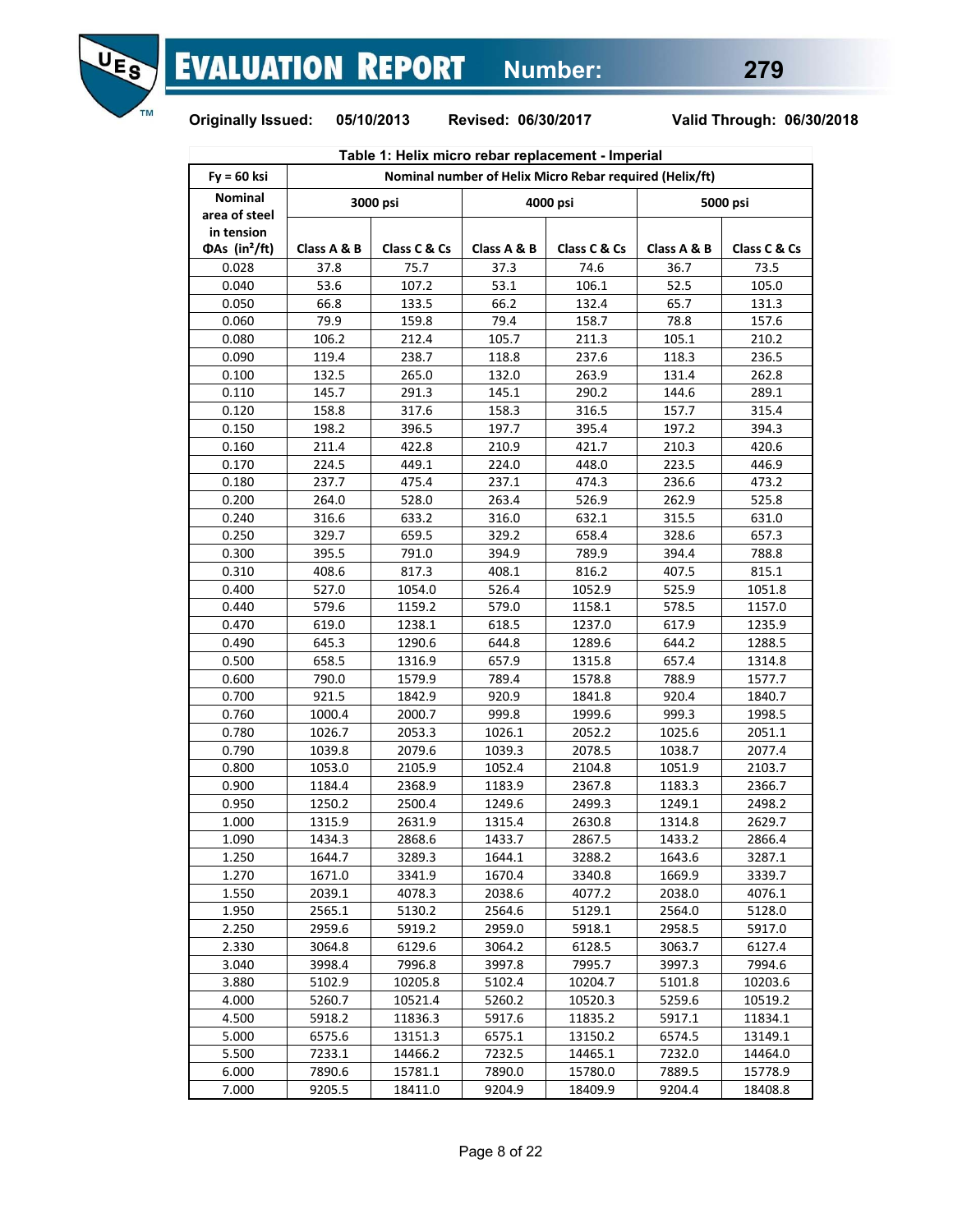

# **Table 1: Helix micro rebar replacement- Metric**

| $Fy = 500$ Mpa                                 | Nominal number of Helix Micro Rebar required (Helix/m) |              |             |              |             |              |  |  |  |  |  |
|------------------------------------------------|--------------------------------------------------------|--------------|-------------|--------------|-------------|--------------|--|--|--|--|--|
| <b>Nominal area</b><br>of steel in             | 20 MPa                                                 |              |             | 30 MPa       |             | 40 MPa       |  |  |  |  |  |
| tension <b>OAs</b><br>$\text{(mm}^2/\text{m})$ | Class A & B                                            | Class C & Cs | Class A & B | Class C & Cs | Class A & B | Class C & Cs |  |  |  |  |  |
| 28                                             | 70.0                                                   | 140.0        | 69.2        | 138.5        | 68.4        | 136.9        |  |  |  |  |  |
| 45                                             | 111.9                                                  | 223.8        | 111.1       | 222.2        | 110.3       | 220.6        |  |  |  |  |  |
| 50                                             | 124.2                                                  | 248.4        | 123.4       | 246.8        | 122.6       | 245.2        |  |  |  |  |  |
| 79                                             | 195.6                                                  | 391.3        | 194.8       | 389.7        | 194.0       | 388.1        |  |  |  |  |  |
| 89                                             | 220.3                                                  | 440.5        | 219.5       | 438.9        | 218.7       | 437.3        |  |  |  |  |  |
| 90                                             | 222.7                                                  | 445.4        | 221.9       | 443.9        | 221.1       | 442.3        |  |  |  |  |  |
| 100                                            | 247.3                                                  | 494.7        | 246.6       | 493.1        | 245.8       | 491.5        |  |  |  |  |  |
| 111                                            | 274.4                                                  | 548.9        | 273.6       | 547.3        | 272.9       | 545.7        |  |  |  |  |  |
| 113                                            | 279.4                                                  | 558.7        | 278.6       | 557.1        | 277.8       | 555.6        |  |  |  |  |  |
| 141                                            | 348.3                                                  | 696.7        | 347.5       | 695.1        | 346.7       | 693.5        |  |  |  |  |  |
| 150                                            | 370.5                                                  | 741.0        | 369.7       | 739.4        | 368.9       | 737.8        |  |  |  |  |  |
| 154                                            | 380.3                                                  | 760.7        | 379.5       | 759.1        | 378.8       | 757.5        |  |  |  |  |  |
| 179                                            | 441.9                                                  | 883.8        | 441.1       | 882.2        | 440.3       | 880.7        |  |  |  |  |  |
| 200                                            | 493.6                                                  | 987.3        | 492.8       | 985.7        | 492.0       | 984.1        |  |  |  |  |  |
| 201                                            | 496.1                                                  | 992.2        | 495.3       | 990.6        | 494.5       | 989.0        |  |  |  |  |  |
| 227                                            | 560.1                                                  | 1120.3       | 559.3       | 1118.7       | 558.5       | 1117.1       |  |  |  |  |  |
| 250                                            | 616.8                                                  | 1233.6       | 616.0       | 1232.0       | 615.2       | 1230.4       |  |  |  |  |  |
| 290                                            | 715.3                                                  | 1430.6       | 714.5       | 1429.0       | 713.7       | 1427.4       |  |  |  |  |  |
| 300                                            | 739.9                                                  | 1479.8       | 739.1       | 1478.3       | 738.3       | 1476.7       |  |  |  |  |  |
| 314                                            | 774.4                                                  | 1548.8       | 773.6       | 1547.2       | 772.8       | 1545.6       |  |  |  |  |  |
| 350                                            | 863.1                                                  | 1726.1       | 862.3       | 1724.5       | 861.5       | 1722.9       |  |  |  |  |  |
| 354                                            | 872.9                                                  | 1745.8       | 872.1       | 1744.2       | 871.3       | 1742.6       |  |  |  |  |  |
| 400                                            | 986.2                                                  | 1972.4       | 985.4       | 1970.8       | 984.6       | 1969.2       |  |  |  |  |  |
| 450                                            | 1109.3                                                 | 2218.7       | 1108.6      | 2217.1       | 1107.8      | 2215.5       |  |  |  |  |  |
| 454                                            | 1119.2                                                 | 2238.4       | 1118.4      | 2236.8       | 1117.6      | 2235.2       |  |  |  |  |  |
| 491                                            | 1210.3                                                 | 2420.6       | 1209.5      | 2419.1       | 1208.7      | 2417.5       |  |  |  |  |  |
| 500                                            | 1232.5                                                 | 2465.0       | 1231.7      | 2463.4       | 1230.9      | 2461.8       |  |  |  |  |  |
| 550                                            | 1355.6                                                 | 2711.3       | 1354.8      | 2709.7       | 1354.0      | 2708.1       |  |  |  |  |  |
| 600                                            | 1478.8                                                 | 2957.6       | 1478.0      | 2956.0       | 1477.2      | 2954.4       |  |  |  |  |  |
| 616                                            | 1518.2                                                 | 3036.4       | 1517.4      | 3034.8       | 1516.6      | 3033.2       |  |  |  |  |  |
| 650                                            | 1601.9                                                 | 3203.8       | 1601.1      | 3202.2       | 1600.3      | 3200.7       |  |  |  |  |  |
| 700                                            | 1725.1                                                 | 3450.1       | 1724.3      | 3448.5       | 1723.5      | 3446.9       |  |  |  |  |  |
| 750                                            | 1848.2                                                 | 3696.4       | 1847.4      | 3694.8       | 1846.6      | 3693.2       |  |  |  |  |  |
| 800                                            | 1971.3                                                 | 3942.7       | 1970.6      | 3941.1       | 1969.8      | 3939.5       |  |  |  |  |  |
| 804                                            | 1981.2                                                 | 3962.4       | 1980.4      | 3960.8       | 1979.6      | 3959.2       |  |  |  |  |  |
| 850                                            | 2094.5                                                 | 4189.0       | 2093.7      | 4187.4       | 2092.9      | 4185.8       |  |  |  |  |  |
| 900                                            | 2217.6                                                 | 4435.3       | 2216.8      | 4433.7       | 2216.0      | 4432.1       |  |  |  |  |  |
| 950                                            | 2340.8                                                 | 4681.5       | 2340.0      | 4680.0       | 2339.2      | 4678.4       |  |  |  |  |  |
| 1000                                           | 2463.9                                                 | 4927.8       | 2463.1      | 4926.2       | 2462.3      | 4924.7       |  |  |  |  |  |
| 1100                                           | 2710.2                                                 | 5420.4       | 2709.4      | 5418.8       | 2708.6      | 5417.2       |  |  |  |  |  |
| 1200                                           | 2956.5                                                 | 5913.0       | 2955.7      | 5911.4       | 2954.9      | 5909.8       |  |  |  |  |  |
| 1257                                           | 3096.9                                                 | 6193.7       | 3096.1      | 6192.1       | 3095.3      | 6190.6       |  |  |  |  |  |
| 1300                                           | 3202.8                                                 | 6405.5       | 3202.0      | 6404.0       | 3201.2      | 6402.4       |  |  |  |  |  |
| 1400                                           | 3449.1                                                 | 6898.1       | 3448.3      | 6896.5       | 3447.5      | 6894.9       |  |  |  |  |  |
| 1500                                           | 3695.3                                                 | 7390.7       | 3694.5      | 7389.1       | 3693.8      | 7387.5       |  |  |  |  |  |
| 1963                                           | 4835.6                                                 | 9671.3       | 4834.8      | 9669.7       | 4834.1      | 9668.1       |  |  |  |  |  |
| 2500                                           | 6158.2                                                 | 12316.4      | 6157.4      | 12314.8      | 6156.6      | 12313.2      |  |  |  |  |  |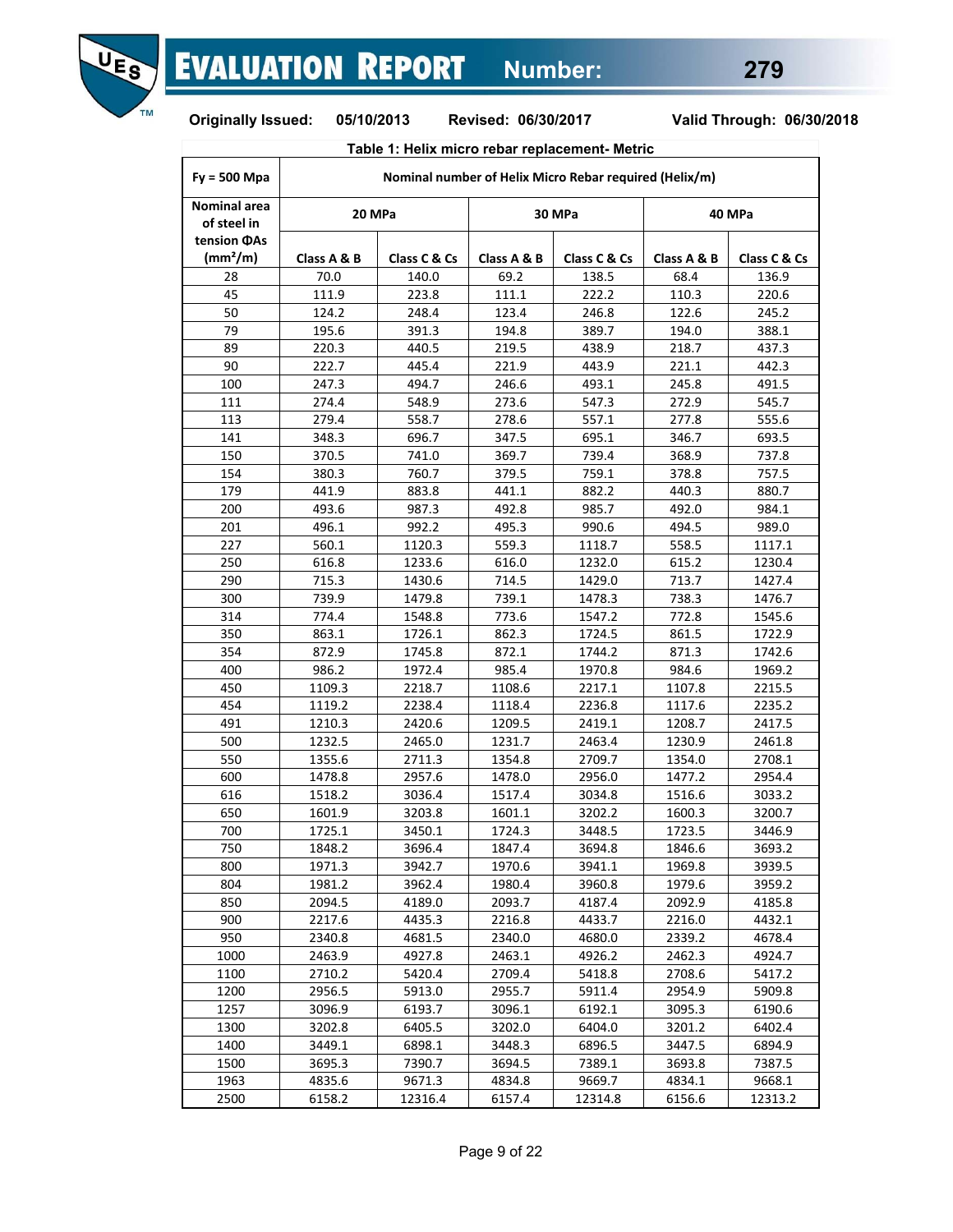

|                                        | Table 2: Helix micro rebar dosage rate - Imperial |         |          |                      |         |         |                                                     |                      |         |         |          |             |
|----------------------------------------|---------------------------------------------------|---------|----------|----------------------|---------|---------|-----------------------------------------------------|----------------------|---------|---------|----------|-------------|
| Number of                              |                                                   |         |          |                      |         |         | Helix dosage rate, $\phi H_d$ (lb/yd <sup>3</sup> ) |                      |         |         |          |             |
| <b>Helix per</b><br>unit area          |                                                   |         | 3000 psi |                      |         |         | 4000 psi                                            |                      |         |         | 5000 psi |             |
| in tension<br>(Helix/in <sup>2</sup> ) | Class A                                           | Class B | Class C  | Class C <sub>s</sub> | Class A | Class B | Class C                                             | Class C <sub>s</sub> | Class A | Class B | Class C  | Class $C_s$ |
| 1.18                                   | 5.5                                               | 7.2     | 6.4      | 5.5                  | 5.5     | 7.3     | 6.6                                                 | 5.5                  | 5.5     | 7.5     | 6.8      | 5.5         |
| 1.25                                   | 5.8                                               | 7.6     | 6.8      | 5.8                  | 5.8     | 7.7     | 7.0                                                 | 5.8                  | 5.8     | 8.0     | 7.2      | 5.8         |
| 1.43                                   | 6.6                                               | 8.7     | 7.8      | 6.6                  | 6.6     | 8.9     | 8.0                                                 | 6.6                  | 6.6     | 9.1     | 8.2      | 6.6         |
| 1.50                                   | 7.0                                               | 9.1     | 8.2      | 7.0                  | 7.0     | 9.3     | 8.4                                                 | 7.0                  | 7.0     | 9.6     | 8.6      | 7.0         |
| 1.53                                   | 7.1                                               | 9.3     | 8.3      | 7.1                  | 7.1     | 9.5     | 8.5                                                 | 7.1                  | 7.1     | 9.7     | 8.7      | 7.1         |
| 1.75                                   | 8.1                                               | 10.6    | 9.5      | 8.1                  | 8.1     | 10.7    | 9.7                                                 | 8.1                  | 8.1     | 11.0    | 9.9      | 8.1         |
| 2.00                                   | 9.3                                               | 12.0    | 10.8     | 9.3                  | 9.3     | 12.1    | 11.0                                                | 9.3                  | 9.3     | 12.4    | 11.2     | 9.3         |
| 2.25                                   | 10.4                                              | 13.3    | 12.1     | 10.4                 | 10.4    | 13.4    | 12.3                                                | 10.4                 | 10.4    | 13.7    | 12.5     | 10.4        |
| 2.50                                   | 11.6                                              | 14.7    | 13.4     | 11.6                 | 11.6    | 14.8    | 13.6                                                | 11.6                 | 11.6    | 15.1    | 13.7     | 11.6        |
| 2.75                                   | 12.8                                              | 16.0    | 14.7     | 12.8                 | 12.8    | 16.1    | 14.9                                                | 12.8                 | 12.8    | 16.6    | 15.0     | 12.8        |
| 3.00                                   | 13.9                                              | 17.3    | 16.0     | 13.9                 | 13.9    | 17.4    | 16.1                                                | 13.9                 | 13.9    | 17.9    | 16.2     | 13.9        |
| 3.25                                   | 15.1                                              | 18.6    | 17.2     | 15.1                 | 15.1    | 18.7    | 17.4                                                | 15.1                 | 15.1    | 19.1    | 17.5     | 15.1        |
| 3.50                                   | 16.2                                              | 19.9    | 18.5     | 16.2                 | 16.2    | 20.0    | 18.6                                                | 16.2                 | 16.2    | 20.6    | 18.7     | 16.2        |
| 3.75                                   | 17.4                                              | 21.1    | 19.7     | 17.4                 | 17.4    | 21.2    | 19.8                                                | 17.4                 | 17.4    | 21.8    | 19.9     | 17.4        |
| 4.00                                   | 18.5                                              | 22.4    | 20.9     | 18.5                 | 18.5    | 22.5    | 21.1                                                | 18.5                 | 18.5    | 22.9    | 21.2     | 18.5        |
| 4.25                                   | 19.7                                              | 23.6    | 22.2     | 19.7                 | 19.7    | 23.7    | 22.3                                                | 19.7                 | 19.7    | 24.3    | 22.4     | 19.7        |
| 4.50                                   | 20.9                                              | 24.9    | 23.4     | 20.9                 | 20.9    | 25.0    | 23.5                                                | 20.9                 | 20.9    | 25.5    | 23.6     | 20.9        |
| 4.75                                   | 22.0                                              | 26.1    | 24.6     | 22.0                 | 22.0    | 26.2    | 24.7                                                | 22.0                 | 22.0    | 26.9    | 24.8     | 22.0        |
| 5.00                                   | 23.2                                              | 27.4    | 25.8     | 23.2                 | 23.2    | 27.5    | 25.9                                                | 23.2                 | 23.2    | 28.3    | 26.0     | 23.2        |
| 5.25                                   | 24.3                                              | 28.6    | 27.0     | 24.3                 | 24.3    | 28.7    | 27.1                                                | 24.3                 | 24.3    | 29.3    | 27.2     | 24.3        |
| 5.50                                   | 25.5                                              | 29.8    | 28.2     | 25.5                 | 25.5    | 29.9    | 28.3                                                | 25.5                 | 25.5    | 30.7    | 28.4     | 25.5        |
| 5.75                                   | 26.7                                              | 31.1    | 29.5     | 26.7                 | 26.7    | 31.2    | 29.5                                                | 26.7                 | 26.7    | 32.1    | 29.6     | 26.7        |
| 6.00                                   | 27.8                                              | 32.3    | 30.7     | 27.8                 | 27.8    | 32.4    | 30.8                                                | 27.8                 | 27.8    | 33.1    | 30.8     | 27.8        |
| 6.25                                   | 29.0                                              | 33.5    | 31.9     | 29.0                 | 29.0    | 33.6    | 32.0                                                | 29.0                 | 29.0    | 34.5    | 32.1     | 29.0        |
| 6.50                                   | 30.1                                              | 34.8    | 33.1     | 30.1                 | 30.1    | 34.9    | 33.2                                                | 30.1                 | 30.1    | 35.9    | 33.3     | 30.1        |
| 6.75                                   | 31.3                                              | 36.1    | 34.3     | 31.3                 | 31.3    | 36.1    | 34.4                                                | 31.3                 | 31.3    | 37.3    | 34.5     | 31.3        |
| 7.00                                   | 32.5                                              | 37.4    | 35.6     | 32.5                 | 32.5    | 37.5    | 35.7                                                | 32.5                 | 32.5    | 38.7    | 35.8     | 32.5        |
| 7.25                                   | 33.6                                              | 38.7    | 36.9     | 33.6                 | 33.6    | 38.8    | 37.0                                                | 33.6                 | 33.6    | 40.0    | 37.0     | 33.6        |
| 7.50                                   | 34.8                                              | 40.1    | 38.2     | 34.8                 | 34.8    | 40.1    | 38.2                                                | 34.8                 | 34.8    | 41.4    | 38.3     | 34.8        |
| 7.75                                   | 35.9                                              | 41.4    | 39.4     | 35.9                 | 35.9    | 41.5    | 39.5                                                | 35.9                 | 35.9    | 42.8    | 39.6     | 35.9        |
| 8.00                                   | 37.1                                              | 42.8    | 40.7     | 37.1                 | 37.1    | 42.8    | 40.8                                                | 37.1                 | 37.1    | 44.2    | 40.9     | 37.1        |
| 8.25                                   | 38.3                                              | 44.1    | 42.0     | 38.3                 | 38.3    | 44.2    | 42.1                                                | 38.3                 | 38.3    | 45.6    | 42.2     | 38.3        |
| 8.50                                   | 39.4                                              | 45.4    | 43.3     | 39.4                 | 39.4    | 45.5    | 43.3                                                | 39.4                 | 39.4    | 46.9    | 43.4     | 39.4        |
| 8.75                                   | 40.6                                              | 46.8    | 44.5     | 40.6                 | 40.6    | 46.8    | 44.6                                                | 40.6                 | 40.6    | 48.3    | 44.7     | 40.6        |
| 9.00                                   | 41.7                                              | 48.1    | 45.8     | 41.7                 | 41.7    | 48.2    | 45.9                                                | 41.7                 | 41.7    | 49.7    | 46.0     | 41.7        |
| 9.25                                   | 42.9                                              | 49.4    | 47.1     | 42.9                 | 42.9    | 49.5    | 47.2                                                | 42.9                 | 42.9    | 51.1    | 47.3     | 42.9        |
| 9.50                                   | 44.0                                              | 50.8    | 48.4     | 44.0                 | 44.0    | 50.9    | 48.4                                                | 44.0                 | 44.0    | 52.5    | 48.5     | 44.0        |
| 9.75                                   | 45.2                                              | 52.1    | 49.6     | 45.2                 | 45.2    | 52.2    | 49.7                                                | 45.2                 | 45.2    | 53.8    | 49.8     | 45.2        |
| 10.00                                  | 46.4                                              | 53.5    | 50.9     | 46.4                 | 46.4    | 53.5    | 51.0                                                | 46.4                 | 46.4    | 55.2    | 51.1     | 46.4        |
| 10.25                                  | 47.5                                              | 54.8    | 52.2     | 47.5                 | 47.5    | 54.9    | 52.3                                                | 47.5                 | 47.5    | 56.6    | 52.4     | 47.5        |
| 10.50                                  | 48.7                                              | 56.1    | 53.5     | 48.7                 | 48.7    | 56.2    | 53.6                                                | 48.7                 | 48.7    | 58.0    | 53.6     | 48.7        |
| 10.75                                  | 49.8                                              | 57.5    | 54.7     | 49.8                 | 49.8    | 57.6    | 54.8                                                | 49.8                 | 49.8    | 59.4    | 54.9     | 49.8        |
| 11.00                                  | 51.0                                              | 58.8    | 56.0     | 51.0                 | 51.0    | 58.9    | 56.1                                                | 51.0                 | 51.0    | 60.7    | 56.2     | 51.0        |
| 11.25                                  | 52.2                                              | 60.2    | 57.3     | 52.2                 | 52.2    | 60.2    | 57.4                                                | 52.2                 | 52.2    | 62.1    | 57.5     | 52.2        |
| 11.50                                  | 53.3                                              | 61.5    | 58.6     | 53.3                 | 53.3    | 61.6    | 58.7                                                | 53.3                 | 53.3    | 63.5    | 58.7     | 53.3        |
| 11.75                                  | 54.5                                              | 62.8    | 59.8     | 54.5                 | 54.5    | 62.9    | 59.9                                                | 54.5                 | 54.5    | 64.9    | 60.0     | 54.5        |
| 12.00                                  | 55.6                                              | 64.2    | 61.1     | 55.6                 | 55.6    | 64.3    | 61.2                                                | 55.6                 | 55.6    | 66.3    | 61.3     | 55.6        |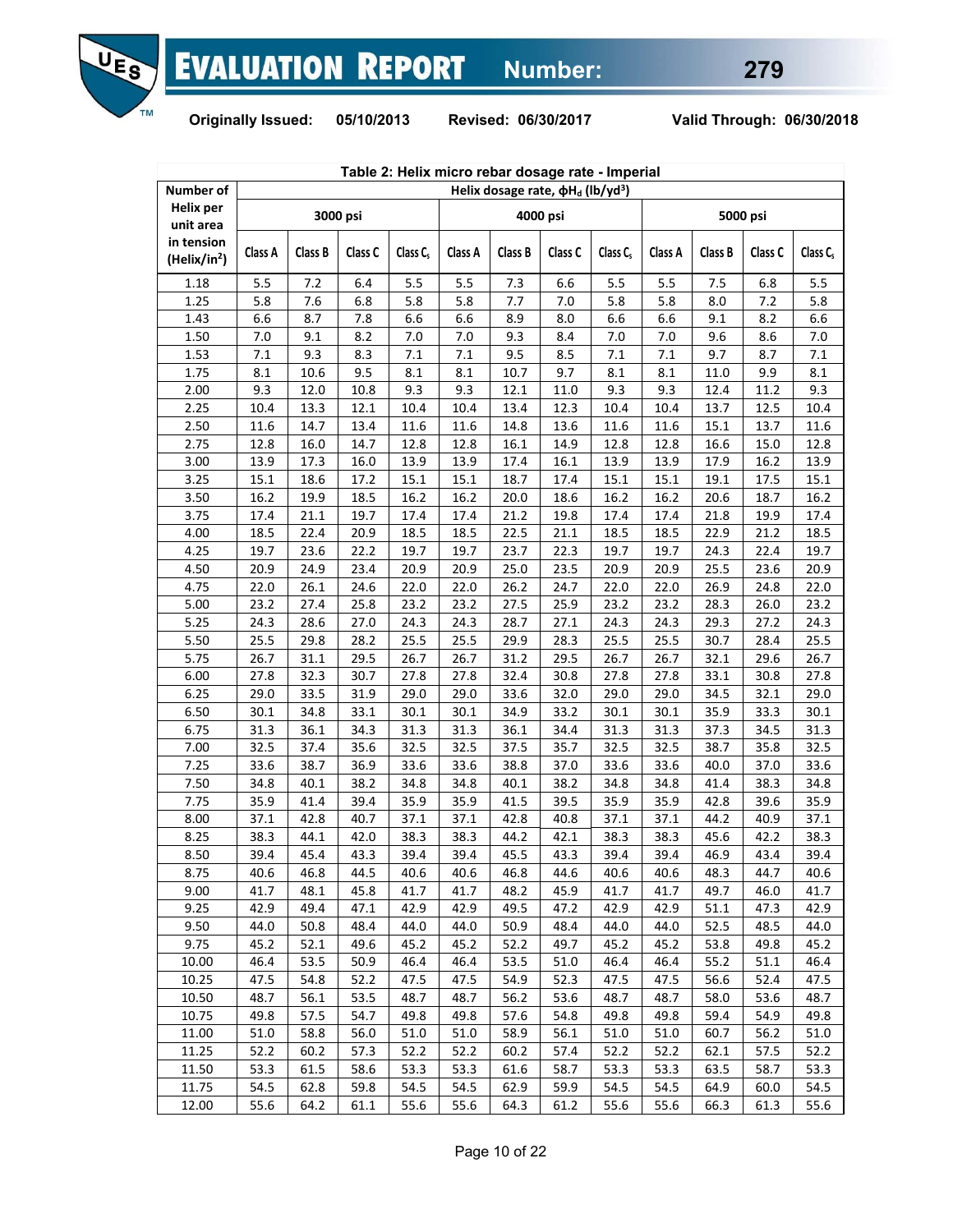

|                                    | Table 2: Helix micro rebar dosage rate - Metric |              |              |              |              |              |                                                    |                      |              |              |              |              |
|------------------------------------|-------------------------------------------------|--------------|--------------|--------------|--------------|--------------|----------------------------------------------------|----------------------|--------------|--------------|--------------|--------------|
| Number of                          |                                                 |              |              |              |              |              | Helix dosage rate, $\phi H_d$ (kg/m <sup>3</sup> ) |                      |              |              |              |              |
| <b>Helix per</b><br>unit area in   |                                                 |              | 20 MPa       |              |              |              | 30 MPa                                             |                      |              |              | 40 MPa       |              |
| tension<br>(Helix/m <sup>2</sup> ) | Class A                                         | Class B      | Class C      | Class $C_s$  | Class A      | Class B      | Class C                                            | Class C <sub>s</sub> | Class A      | Class B      | Class C      | Class C.     |
| 2000                               | 3.5                                             | 4.6          | 4.1          | 3.5          | 3.5          | 4.8          | 4.3                                                | 3.5                  | 3.5          | 4.9          | 4.5          | 3.5          |
| 2500                               | 4.4                                             | 5.8          | 5.2          | 4.4          | 4.4          | 5.9          | 5.3                                                | 4.4                  | 4.4          | 6.0          | 5.5          | 4.4          |
| 3000                               | 5.3                                             | 6.9          | 6.2          | 5.3          | 5.3          | 7.0          | 6.4                                                | 5.3                  | 5.3          | 7.1          | 6.5          | 5.3          |
| 3500                               | 6.2                                             | 7.9          | 7.2          | 6.2          | 6.2          | 8.0          | 7.3                                                | 6.2                  | 6.2          | 8.1          | 7.5          | 6.2          |
| 4000                               | 7.1                                             | 8.9          | 8.2          | 7.1          | 7.1          | 9.0          | 8.3                                                | 7.1                  | 7.1          | 9.1          | 8.5          | 7.1          |
| 4500                               | 8.0                                             | 10.0         | 9.2          | 8.0          | 8.0          | 10.1         | 9.3                                                | 8.0                  | 8.0          | 10.1         | 9.4          | 8.0          |
| 5000                               | 8.9                                             | 10.9         | 10.1         | 8.9          | 8.9          | 11.0         | 10.2                                               | 8.9                  | 8.9          | 11.1         | 10.4         | 8.9          |
| 5500                               | 9.8                                             | 11.9         | 11.1         | 9.8          | 9.8          | 12.0         | 11.2                                               | 9.8                  | 9.8          | 12.1         | 11.3         | 9.8          |
| 6000                               | 10.6                                            | 12.9         | 12.0         | 10.6         | 10.6         | 13.0         | 12.1                                               | 10.6                 | 10.6         | 13.1         | 12.2         | 10.6         |
| 6500                               | 11.5                                            | 13.9         | 13.0         | 11.5         | 11.5         | 13.9         | 13.1                                               | 11.5                 | 11.5         | 14.0         | 13.2         | 11.5         |
| 7000                               | 12.4                                            | 14.8         | 13.9         | 12.4         | 12.4         | 14.9         | 14.0                                               | 12.4                 | 12.4         | 15.0         | 14.1         | 12.4         |
| 7500                               | 13.3                                            | 15.8         | 14.8         | 13.3         | 13.3         | 15.8         | 14.9                                               | 13.3                 | 13.3         | 15.9         | 15.0         | 13.3         |
| 8000                               | 14.2                                            | 16.7         | 15.8         | 14.2         | 14.2         | 16.8         | 15.9                                               | 14.2                 | 14.2         | 16.8         | 15.9         | 14.2         |
| 8500                               | 15.1                                            | 17.7         | 16.7         | 15.1         | 15.1         | 17.7         | 16.8                                               | 15.1                 | 15.1         | 17.8         | 16.9         | 15.1         |
| 9000                               | 16.0                                            | 18.6         | 17.6         | 16.0         | 16.0         | 18.7         | 17.7                                               | 16.0                 | 16.0         | 18.7         | 17.8         | 16.0         |
| 9500                               | 16.9                                            | 19.5         | 18.6         | 16.9         | 16.9         | 19.6         | 18.6                                               | 16.9                 | 16.9         | 19.7         | 18.7         | 16.9         |
| 10000                              | 17.7                                            | 20.5         | 19.5         | 17.7         | 17.7         | 20.6         | 19.6                                               | 17.7                 | 17.7         | 20.6         | 19.6         | 17.7         |
| 10500                              | 18.6                                            | 21.5         | 20.4         | 18.6         | 18.6         | 21.5         | 20.5                                               | 18.6                 | 18.6         | 21.6         | 20.6         | 18.6         |
| 11000                              | 19.5                                            | 22.5         | 21.4         | 19.5         | 19.5         | 22.6         | 21.5                                               | 19.5                 | 19.5         | 22.6         | 21.6         | 19.5         |
| 11500                              | 20.4                                            | 23.5         | 22.4         | 20.4         | 20.4         | 23.6         | 22.5                                               | 20.4                 | 20.4         | 23.6         | 22.5         | 20.4         |
| 12000                              | 21.3                                            | 24.5         | 23.4         | 21.3         | 21.3         | 24.6         | 23.4                                               | 21.3                 | 21.3         | 24.7         | 23.5         | 21.3         |
| 12500                              | 22.2                                            | 25.6         | 24.3         | 22.2         | 22.2         | 25.6         | 24.4                                               | 22.2                 | 22.2         | 25.7         | 24.5         | 22.2         |
| 13000                              | 23.1                                            | 26.6         | 25.3         | 23.1         | 23.1         | 26.7         | 25.4                                               | 23.1                 | 23.1         | 26.7         | 25.5         | 23.1         |
| 13500                              | 24.0                                            | 27.6         | 26.3         | 24.0         | 24.0         | 27.7         | 26.4                                               | 24.0                 | 24.0         | 27.7         | 26.4         | 24.0         |
| 14000                              | 24.8                                            | 28.6         | 27.3         | 24.8         | 24.8         | 28.7         | 27.3                                               | 24.8                 | 24.8         | 28.8         | 27.4         | 24.8         |
| 14500                              | 25.7                                            | 29.7         | 28.2         | 25.7         | 25.7         | 29.7         | 28.3                                               | 25.7                 | 25.7         | 29.8         | 28.4         | 25.7         |
| 15000                              | 26.6                                            | 30.7         | 29.2         | 26.6         | 26.6         | 30.8         | 29.3                                               | 26.6                 | 26.6         | 30.8         | 29.4         | 26.6         |
| 15500                              | 27.5                                            | 31.7         | 30.2         | 27.5         | 27.5         | 31.8         | 30.3                                               | 27.5                 | 27.5         | 31.8         | 30.4         | 27.5         |
| 16000                              | 28.4                                            | 32.8         | 31.2         | 28.4         | 28.4         | 32.8         | 31.3                                               | 28.4                 | 28.4         | 32.9         | 31.3         | 28.4         |
| 16500                              | 29.3                                            | 33.8         | 32.2         | 29.3         | 29.3         | 33.8         | 32.2                                               | 29.3                 | 29.3         | 33.9         | 32.3         | 29.3         |
| 17000                              | 30.2                                            | 34.8         | 33.1         | 30.2         | 30.2         | 34.9         | 33.2                                               | 30.2                 | 30.2         | 34.9         | 33.3         | 30.2         |
| 17500                              | 31.1                                            | 35.8         | 34.1         | 31.1         | 31.1         | 35.9         | 34.2                                               | 31.1                 | 31.1         | 35.9         | 34.3         | 31.1         |
| 18000                              | 31.9                                            | 36.9         | 35.1         | 31.9         | 31.9         | 36.9         | 35.2                                               | 31.9                 | 31.9         | 37.0         | 35.2         | 31.9         |
| 18500                              | 32.8                                            | 37.9         | 36.1         | 32.8         | 32.8         | 37.9         | 36.1                                               | 32.8                 | 32.8         | 38.0         | 36.2         | 32.8         |
| 19000                              | 33.7                                            | 38.9         | 37.0         | 33.7         | 33.7         | 39.0         | 37.1                                               | 33.7                 | 33.7         | 39.0         | 37.2         | 33.7         |
| 19500                              | 34.6                                            | 39.9         | 38.0         | 34.6         | 34.6         | 40.0         | 38.1                                               | 34.6                 | 34.6         | 40.0         | 38.2         | 34.6         |
| 20000                              | 35.5                                            | 41.0         | 39.0         | 35.5         | 35.5         | 41.0         | 39.1                                               | 35.5                 | 35.5         | 41.1         | 39.1         | 35.5         |
| 20500                              | 36.4                                            | 42.0         | 40.0         | 36.4         | 36.4         | 42.0         | 40.1                                               | 36.4                 | 36.4         | 42.1         | 40.1         | 36.4         |
| 21000                              | 37.3                                            | 43.0         | 41.0         | 37.3         | 37.3         | 43.1         | 41.0                                               | 37.3                 | 37.3         | 43.1         | 41.1         | 37.3         |
| 21500                              | 38.2                                            | 44.0         | 41.9         | 38.2         | 38.2         | 44.1         | 42.0                                               | 38.2                 | 38.2         | 44.2         | 42.1         | 38.2         |
| 22000                              | 39.0                                            | 45.1         | 42.9         | 39.0         | 39.0         | 45.1         | 43.0                                               | 39.0                 | 39.0         | 45.2         | 43.1         | 39.0         |
| 22500                              | 39.9                                            | 46.1         | 43.9         | 39.9         | 39.9         | 46.1         | 44.0                                               | 39.9                 | 39.9         | 46.2         | 44.0         | 39.9         |
| 23000                              | 40.8                                            | 47.1         | 44.9         | 40.8         | 40.8         | 47.2         | 44.9                                               | 40.8                 | 40.8         | 47.2         | 45.0         | 40.8         |
| 23500                              |                                                 |              |              |              |              |              |                                                    |                      |              |              |              |              |
| 24000                              | 41.7                                            | 48.1<br>49.2 | 45.8         | 41.7         | 41.7         | 48.2<br>49.2 | 45.9                                               | 41.7                 | 41.7         | 48.3         | 46.0         | 41.7         |
| 24500                              | 42.6<br>43.5                                    | 50.2         | 46.8<br>47.8 | 42.6<br>43.5 | 42.6<br>43.5 | 50.2         | 46.9<br>47.9                                       | 42.6<br>43.5         | 42.6<br>43.5 | 49.3<br>50.3 | 47.0         | 42.6<br>43.5 |
| 25000                              | 44.4                                            | 51.2         | 48.8         | 44.4         | 44.4         | 51.3         | 48.8                                               | 44.4                 | 44.4         | 51.3         | 47.9<br>48.9 | 44.4         |
|                                    |                                                 |              |              |              |              |              |                                                    |                      |              |              |              |              |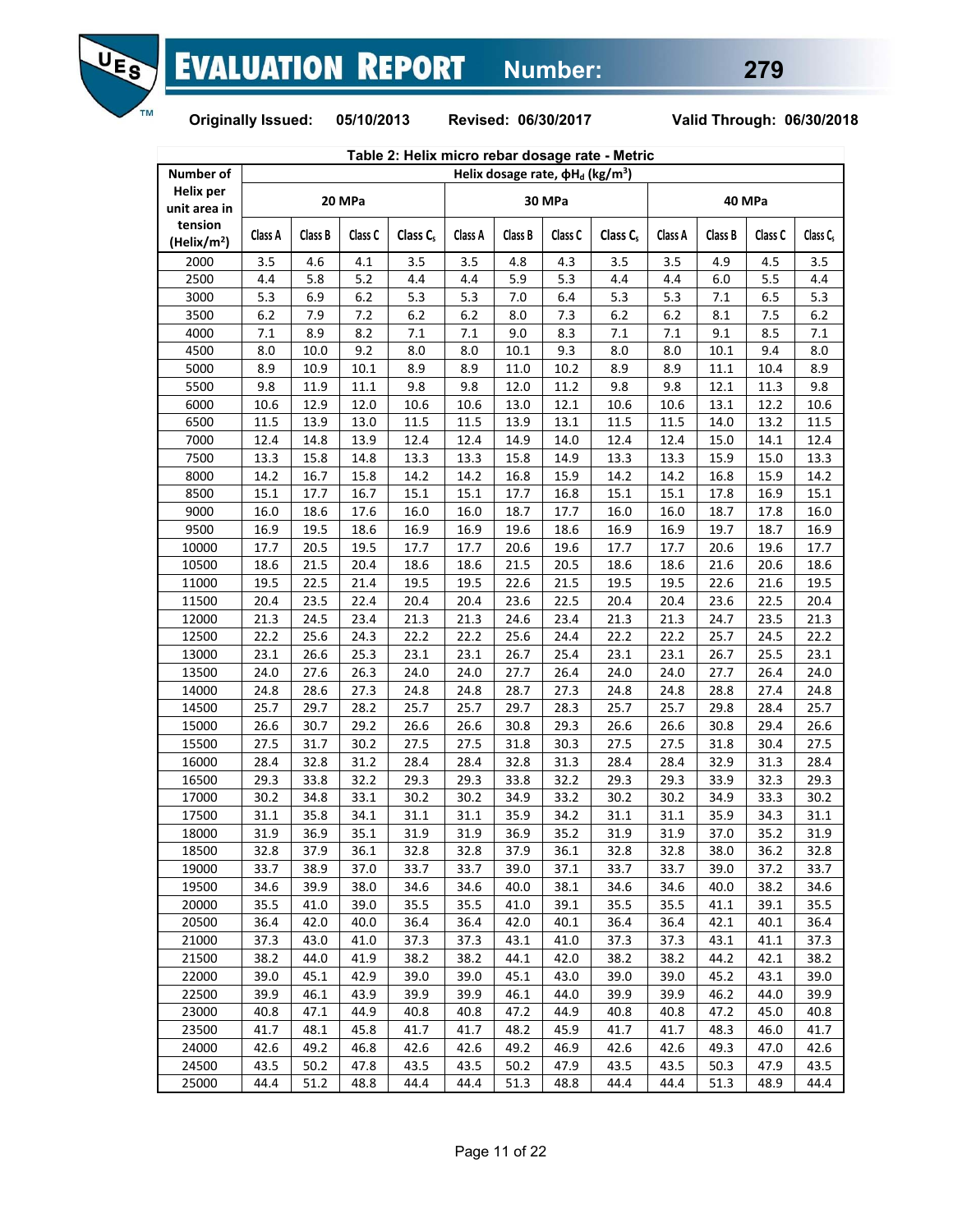

| Table 3: Helix micro rebar tensile force - Imperial<br>Provided Helix unit tensile stress, F <sub>ht</sub> (psi) |         |         |          |                      |         |         |          |             |         |         |          |                      |
|------------------------------------------------------------------------------------------------------------------|---------|---------|----------|----------------------|---------|---------|----------|-------------|---------|---------|----------|----------------------|
| Number of                                                                                                        |         |         |          |                      |         |         |          |             |         |         |          |                      |
| <b>Helix per</b><br>unit area in                                                                                 |         |         | 3000 psi |                      |         |         | 4000 psi |             |         |         | 5000 psi |                      |
| tension<br>(Helix/in <sup>2</sup> )                                                                              | Class A | Class B | Class C  | Class C <sub>s</sub> | Class A | Class B | Class C  | Class $C_s$ | Class A | Class B | Class C  | Class C <sub>s</sub> |
| 1.18                                                                                                             | 46.2    | 62.8    | 23.8     | 19.2                 | 50.3    | 68.4    | 28.9     | 23.4        | 54.5    | 74.7    | 34.0     | 27.6                 |
| 1.25                                                                                                             | 49.4    | 67.1    | 25.8     | 20.8                 | 53.5    | 72.7    | 30.8     | 25.0        | 57.7    | 79.0    | 35.9     | 29.2                 |
| 1.43                                                                                                             | 57.6    | 78.2    | 30.8     | 24.9                 | 61.7    | 83.8    | 35.8     | 29.1        | 65.9    | 90.3    | 40.9     | 33.3                 |
| 1.50                                                                                                             | 60.8    | 82.2    | 32.6     | 26.5                 | 64.9    | 87.8    | 37.7     | 30.7        | 69.1    | 94.7    | 42.7     | 34.9                 |
| 1.53                                                                                                             | 62.1    | 83.9    | 33.4     | 27.2                 | 66.3    | 89.5    | 38.5     | 31.4        | 70.5    | 96.5    | 43.5     | 35.6                 |
| 1.75                                                                                                             | 72.2    | 96.2    | 39.2     | 32.2                 | 76.4    | 101.8   | 44.2     | 36.4        | 80.5    | 108.8   | 49.2     | 40.6                 |
| 2.00                                                                                                             | 83.6    | 110.0   | 45.7     | 38.0                 | 87.8    | 115.4   | 50.7     | 42.1        | 91.9    | 122.6   | 55.7     | 46.3                 |
| 2.25                                                                                                             | 95.0    | 123.4   | 52.1     | 43.7                 | 99.2    | 128.9   | 57.0     | 47.8        | 103.3   | 136.0   | 62.0     | 52.0                 |
| 2.50                                                                                                             | 106.4   | 136.7   | 58.4     | 49.4                 | 110.6   | 142.0   | 63.3     | 53.5        | 114.7   | 149.0   | 68.2     | 57.7                 |
| 2.75                                                                                                             | 117.8   | 149.7   | 64.7     | 55.1                 | 122.0   | 155.0   | 69.6     | 59.2        | 126.2   | 163.8   | 74.5     | 63.4                 |
| 3.00                                                                                                             | 129.2   | 162.6   | 70.9     | 60.8                 | 133.4   | 167.8   | 75.8     | 64.9        | 137.6   | 176.4   | 80.6     | 69.1                 |
| 3.25                                                                                                             | 140.6   | 175.3   | 77.1     | 66.5                 | 144.8   | 180.5   | 81.9     | 70.6        | 149.0   | 188.6   | 86.7     | 74.8                 |
| 3.50                                                                                                             | 152.1   | 187.9   | 83.2     | 72.2                 | 156.2   | 193.0   | 88.0     | 76.4        | 160.4   | 203.0   | 92.8     | 80.5                 |
| 3.75                                                                                                             | 163.5   | 200.4   | 89.3     | 77.9                 | 167.6   | 205.5   | 94.0     | 82.1        | 171.8   | 214.7   | 98.8     | 86.2                 |
| 4.00                                                                                                             | 174.9   | 212.8   | 95.3     | 83.6                 | 179.0   | 217.8   | 100.1    | 87.8        | 183.2   | 226.2   | 104.8    | 91.9                 |
| 4.25                                                                                                             | 186.3   | 225.1   | 101.4    | 89.3                 | 190.5   | 230.1   | 106.1    | 93.5        | 194.6   | 240.3   | 110.8    | 97.6                 |
| 4.50                                                                                                             | 197.7   | 237.4   | 107.4    | 95.0                 | 201.9   | 242.4   | 112.1    | 99.2        | 206.0   | 251.3   | 116.8    | 103.3                |
| 4.75                                                                                                             | 209.1   | 249.6   | 113.4    | 100.7                | 213.3   | 254.5   | 118.1    | 104.9       | 217.4   | 265.2   | 122.7    | 109.0                |
| 5.00                                                                                                             | 220.5   | 261.8   | 119.4    | 106.4                | 224.7   | 266.7   | 124.0    | 110.6       | 228.8   | 279.1   | 128.7    | 114.7                |
| 5.25                                                                                                             | 231.9   | 273.9   | 125.3    | 112.1                | 236.1   | 278.8   | 130.0    | 116.3       | 240.3   | 289.5   | 134.6    | 120.5                |
| 5.50                                                                                                             | 243.3   | 286.1   | 131.3    | 117.8                | 247.5   | 291.0   | 135.9    | 122.0       | 251.7   | 303.2   | 140.6    | 126.2                |
| 5.75                                                                                                             | 254.7   | 298.2   | 137.3    | 123.5                | 258.9   | 303.1   | 141.9    | 127.7       | 263.1   | 317.0   | 146.5    | 131.9                |
| 6.00                                                                                                             | 266.2   | 310.4   | 143.2    | 129.2                | 270.3   | 315.2   | 147.8    | 133.4       | 274.5   | 326.8   | 152.5    | 137.6                |
| 6.25                                                                                                             | 277.6   | 322.5   | 149.2    | 134.9                | 281.7   | 327.4   | 153.8    | 139.1       | 285.9   | 340.4   | 158.4    | 143.3                |
| 6.50                                                                                                             | 289.0   | 334.7   | 155.2    | 140.6                | 293.1   | 339.5   | 159.8    | 144.8       | 297.3   | 353.9   | 164.4    | 149.0                |
| 6.75                                                                                                             | 300.4   | 347.2   | 161.2    | 146.3                | 304.6   | 352.0   | 165.8    | 150.5       | 308.7   | 367.5   | 170.4    | 154.7                |
| 7.00                                                                                                             | 311.8   | 360.4   | 167.5    | 152.1                | 316.0   | 365.2   | 172.1    | 156.2       | 320.1   | 381.1   | 176.7    | 160.4                |
| 7.25                                                                                                             | 323.2   | 373.6   | 173.8    | 157.8                | 327.4   | 378.4   | 178.4    | 161.9       | 331.5   | 394.7   | 183.0    | 166.1                |
| 7.50                                                                                                             | 334.6   | 386.8   | 180.1    | 163.5                | 338.8   | 391.6   | 184.7    | 167.6       | 342.9   | 408.3   | 189.3    | 171.8                |
| 7.75                                                                                                             | 346.0   | 400.0   | 186.4    | 169.2                | 350.2   | 404.8   | 190.9    | 173.3       | 354.4   | 421.9   | 195.5    | 177.5                |
| 8.00                                                                                                             | 357.4   | 413.1   | 192.6    | 174.9                | 361.6   | 418.0   | 197.2    | 179.0       | 365.8   | 435.4   | 201.8    | 183.2                |
| 8.25                                                                                                             | 368.8   | 426.3   | 198.9    | 180.6                | 373.0   | 431.1   | 203.5    | 184.7       | 377.2   | 449.0   | 208.1    | 188.9                |
| 8.50                                                                                                             | 380.3   | 439.5   | 205.2    | 186.3                | 384.4   | 444.3   | 209.8    | 190.5       | 388.6   | 462.6   | 214.4    | 194.6                |
| 8.75                                                                                                             | 391.7   | 452.7   | 211.5    | 192.0                | 395.8   | 457.5   | 216.1    | 196.2       | 400.0   | 476.2   | 220.7    | 200.3                |
| 9.00                                                                                                             | 403.1   | 465.9   | 217.8    | 197.7                | 407.2   | 470.7   | 222.4    | 201.9       | 411.4   | 489.8   | 226.9    | 206.0                |
| 9.25                                                                                                             | 414.5   | 479.1   | 224.0    | 203.4                | 418.7   | 483.9   | 228.6    | 207.6       | 422.8   | 503.4   | 233.2    | 211.7                |
| 9.50                                                                                                             | 425.9   | 492.2   | 230.3    | 209.1                | 430.1   | 497.1   | 234.9    | 213.3       | 434.2   | 516.9   | 239.5    | 217.4                |
| 9.75                                                                                                             | 437.3   | 505.4   | 236.6    | 214.8                | 441.5   | 510.3   | 241.2    | 219.0       | 445.6   | 530.5   | 245.8    | 223.1                |
| 10.00                                                                                                            | 448.7   | 518.6   | 242.9    | 220.5                | 452.9   | 523.4   | 247.5    | 224.7       | 457.0   | 544.1   | 252.1    | 228.8                |
| 10.25                                                                                                            | 460.1   | 531.8   | 249.2    | 226.2                | 464.3   | 536.6   | 253.8    | 230.4       | 468.5   | 557.7   | 258.4    | 234.6                |
| 10.50                                                                                                            | 471.5   | 545.0   | 255.5    | 231.9                | 475.7   | 549.8   | 260.0    | 236.1       | 479.9   | 571.3   | 264.6    | 240.3                |
| 10.75                                                                                                            | 482.9   | 558.2   | 261.7    | 237.6                | 487.1   | 563.0   | 266.3    | 241.8       | 491.3   | 584.9   | 270.9    | 246.0                |
| 11.00                                                                                                            | 494.4   | 571.4   | 268.0    | 243.3                | 498.5   | 576.2   | 272.6    | 247.5       | 502.7   | 598.4   | 277.2    | 251.7                |
| 11.25                                                                                                            | 505.8   | 584.6   | 274.3    | 249.0                | 509.9   | 589.4   | 278.9    | 253.2       | 514.1   | 612.0   | 283.5    | 257.4                |
| 11.50                                                                                                            | 517.2   | 597.7   | 280.6    | 254.7                | 521.3   | 602.6   | 285.2    | 258.9       | 525.5   | 625.6   | 289.8    | 263.1                |
| 11.75                                                                                                            | 528.6   | 610.9   | 286.9    | 260.4                | 532.8   | 615.7   | 291.5    | 264.6       | 536.9   | 639.2   | 296.0    | 268.8                |
| 12.00                                                                                                            | 540.0   | 624.1   | 293.1    | 266.2                | 544.2   | 628.9   | 297.7    | 270.3       | 548.3   | 652.8   | 302.3    | 274.5                |
|                                                                                                                  |         |         |          |                      |         |         |          |             |         |         |          |                      |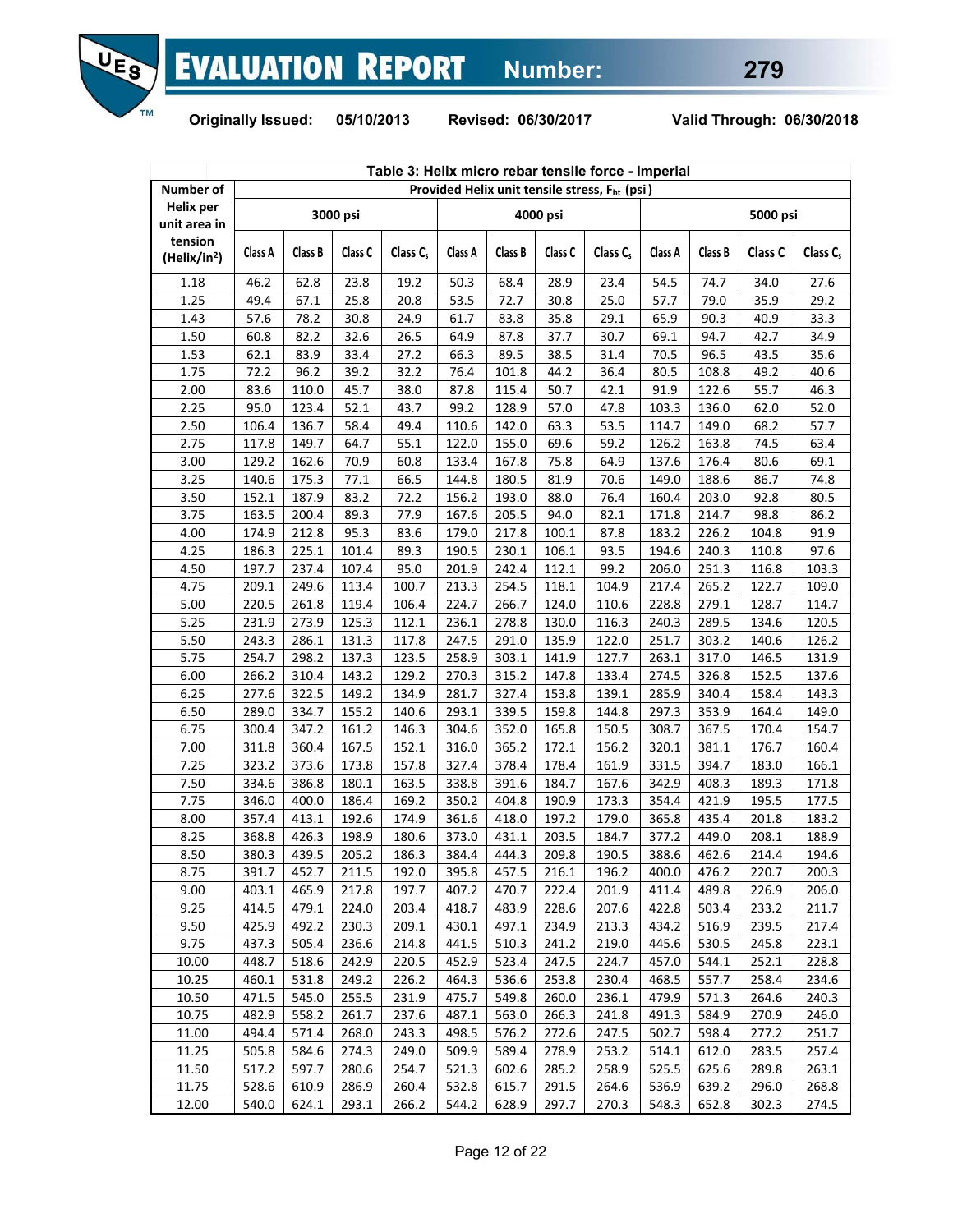

| Table 3: Helix micro rebar tensile force - Metric |              |              |              |                      |              |              |              |                                                           |              |              |              |                     |
|---------------------------------------------------|--------------|--------------|--------------|----------------------|--------------|--------------|--------------|-----------------------------------------------------------|--------------|--------------|--------------|---------------------|
| <b>Number of</b>                                  |              |              |              |                      |              |              |              | Provided Helix unit tensile stress, F <sub>ht</sub> (MPa) |              |              |              |                     |
| Helix per unit<br>area in                         |              |              | 20 MPa       |                      |              |              | 30 MPa       |                                                           |              | 40 MPa       |              |                     |
| tension<br>(Helix/m <sup>2</sup> )                | Class A      | Class B      | Class C      | Class C <sub>s</sub> | Class A      | Class B      | Class C      | Class C <sub>s</sub>                                      | Class A      | Class B      | Class C      | Class <sub>Cs</sub> |
| 2000                                              | 0.35         | 0.47         | 0.18         | 0.15                 | 0.39         | 0.53         | 0.23         | 0.19                                                      | 0.43         | 0.59         | 0.28         | 0.23                |
| 2500                                              | 0.45         | 0.61         | 0.24         | 0.20                 | 0.49         | 0.66         | 0.29         | 0.24                                                      | 0.53         | 0.72         | 0.34         | 0.28                |
| 3000                                              | 0.55         | 0.73         | 0.30         | 0.25                 | 0.59         | 0.78         | 0.35         | 0.29                                                      | 0.64         | 0.84         | 0.40         | 0.33                |
| 3500                                              | 0.65         | 0.85         | 0.36         | 0.30                 | 0.70         | 0.90         | 0.41         | 0.34                                                      | 0.74         | 0.96         | 0.46         | 0.38                |
| 4000                                              | 0.76         | 0.97         | 0.41         | 0.35                 | 0.80         | 1.02         | 0.46         | 0.39                                                      | 0.84         | 1.07         | 0.51         | 0.43                |
| 4500                                              | 0.86         | 1.08         | 0.47         | 0.40                 | 0.90         | 1.14         | 0.52         | 0.44                                                      | 0.94         | 1.19         | 0.57         | 0.48                |
| 5000                                              | 0.96         | 1.20         | 0.52         | 0.45                 | 1.00         | 1.25         | 0.57         | 0.49                                                      | 1.04         | 1.30         | 0.62         | 0.53                |
| 5500                                              | 1.06         | 1.31         | 0.58         | 0.50                 | 1.10         | 1.36         | 0.63         | 0.54                                                      | 1.14         | 1.41         | 0.67         | 0.59                |
| 6000                                              | 1.16         | 1.42         | 0.63         | 0.55                 | 1.20         | 1.47         | 0.68         | 0.59                                                      | 1.25         | 1.52         | 0.73         | 0.64                |
| 6500                                              | 1.26         | 1.53         | 0.69         | 0.60                 | 1.31         | 1.58         | 0.73         | 0.65                                                      | 1.35         | 1.63         | 0.78         | 0.69                |
| 7000                                              | 1.37         | 1.64         | 0.74         | 0.65                 | 1.41         | 1.69         | 0.79         | 0.70                                                      | 1.45         | 1.74         | 0.83         | 0.74                |
| 7500                                              | 1.47         | 1.75         | 0.79         | 0.71                 | 1.51         | 1.80         | 0.84         | 0.75                                                      | 1.55         | 1.85         | 0.89         | 0.79                |
| 8000                                              | 1.57         | 1.86         | 0.85         | 0.76                 | 1.61         | 1.90         | 0.89         | 0.80                                                      | 1.65         | 1.95         | 0.94         | 0.84                |
| 8500                                              | 1.67         | 1.96         | 0.90         | 0.81                 | 1.71         | 2.01         | 0.95         | 0.85                                                      | 1.75         | 2.06         | 0.99         | 0.89                |
| 9000                                              | 1.77         | 2.07         | 0.95         | 0.86                 | 1.81         | 2.12         | 1.00         | 0.90                                                      | 1.85         | 2.17         | 1.04         | 0.94                |
| 9500                                              | 1.87         | 2.18         | 1.01         | 0.91                 | 1.91         | 2.23         | 1.05         | 0.95                                                      | 1.96         | 2.28         | 1.10         | 0.99                |
| 10000                                             | 1.97         | 2.29         | 1.06         | 0.96                 | 2.02         | 2.34         | 1.10         | 1.00                                                      | 2.06         | 2.38         | 1.15         | 1.04                |
| 10500                                             | 2.08         | 2.40         | 1.11         | 1.01                 | 2.12         | 2.45         | 1.16         | 1.05                                                      | 2.16         | 2.50         | 1.20         | 1.09                |
| 11000                                             | 2.18         | 2.52         | 1.17         | 1.06                 | 2.22         | 2.57         | 1.21         | 1.10                                                      | 2.26         | 2.61         | 1.26         | 1.14                |
| 11500                                             | 2.28         | 2.63         | 1.22         | 1.11                 | 2.32         | 2.68         | 1.27         | 1.15                                                      | 2.36         | 2.73         | 1.32         | 1.19                |
| 12000                                             | 2.38         | 2.75         | 1.28         | 1.16                 | 2.42         | 2.80         | 1.33         | 1.20                                                      | 2.46         | 2.85         | 1.37         | 1.25                |
| 12500                                             | 2.48         | 2.87         | 1.34         | 1.21                 | 2.52         | 2.92         | 1.38         | 1.25                                                      | 2.56         | 2.97         | 1.43         | 1.30                |
| 13000                                             | 2.58         | 2.99         | 1.39         | 1.26                 | 2.62         | 3.03         | 1.44         | 1.31                                                      | 2.67         | 3.08         | 1.48         | 1.35                |
| 13500                                             | 2.68         | 3.10         | 1.45         | 1.31                 | 2.73         | 3.15         | 1.49         | 1.36                                                      | 2.77         | 3.20         | 1.54         | 1.40                |
| 14000                                             | 2.79         | 3.22         | 1.50         | 1.37                 | 2.83         | 3.27         | 1.55         | 1.41                                                      | 2.87         | 3.32         | 1.60         | 1.45                |
| 14500                                             | 2.89         | 3.34         | 1.56         | 1.42                 | 2.93         | 3.39         | 1.61         | 1.46                                                      | 2.97         | 3.43         | 1.65         | 1.50                |
| 15000                                             | 2.99         | 3.46         | 1.62         | 1.47                 | 3.03         | 3.50         | 1.66         | 1.51                                                      | 3.07         | 3.55         | 1.71         | 1.55                |
| 15500                                             | 3.09         | 3.57         | 1.67         | 1.52                 | 3.13         | 3.62         | 1.72         | 1.56                                                      | 3.17         | 3.67         | 1.76         | 1.60                |
| 16000                                             | 3.19         | 3.69         | 1.73         | 1.57                 | 3.23         | 3.74         | 1.77         | 1.61                                                      | 3.28         | 3.79         | 1.82         | 1.65                |
| 16500                                             | 3.29         | 3.81         | 1.78         | 1.62                 | 3.34         | 3.86         | 1.83         | 1.66                                                      | 3.38         | 3.90         | 1.88         | 1.70                |
| 17000                                             | 3.40         | 3.93         | 1.84         | 1.67                 | 3.44         | 3.97         | 1.89         | 1.71                                                      | 3.48         | 4.02         | 1.93         | 1.75                |
| 17500                                             | 3.50         | 4.04         | 1.90         | 1.72                 | 3.54         | 4.09         | 1.94         | 1.76                                                      | 3.58         | 4.14         | 1.99         | 1.80                |
| 18000                                             | 3.60         | 4.16         | 1.95         | 1.77                 | 3.64         | 4.21         | 2.00         | 1.81                                                      | 3.68         | 4.26         | 2.04         | 1.85                |
| 18500                                             |              |              |              | 1.82                 |              |              |              | 1.86                                                      |              |              |              |                     |
| 19000                                             | 3.70<br>3.80 | 4.28<br>4.39 | 2.01<br>2.06 | 1.87                 | 3.74<br>3.84 | 4.33<br>4.44 | 2.05<br>2.11 | 1.91                                                      | 3.78<br>3.88 | 4.37<br>4.49 | 2.10<br>2.15 | 1.91<br>1.96        |
| 19500                                             | 3.90         | 4.51         | 2.12         | 1.92                 | 3.94         | 4.56         | 2.16         | 1.97                                                      | 3.99         | 4.61         | 2.21         | 2.01                |
|                                                   |              |              |              |                      |              |              |              |                                                           |              |              |              | 2.06                |
| 20000<br>20500                                    | 4.00<br>4.11 | 4.63<br>4.75 | 2.17<br>2.23 | 1.97<br>2.02         | 4.05<br>4.15 | 4.68<br>4.79 | 2.22<br>2.28 | 2.02<br>2.07                                              | 4.09<br>4.19 | 4.73<br>4.84 | 2.27<br>2.32 | 2.11                |
| 21000                                             | 4.21         | 4.86         | 2.29         | 2.08                 |              | 4.91         | 2.33         |                                                           |              |              | 2.38         |                     |
|                                                   |              |              |              |                      | 4.25         |              |              | 2.12                                                      | 4.29         | 4.96         |              | 2.16                |
| 21500                                             | 4.31         | 4.98         | 2.34         | 2.13                 | 4.35         | 5.03         | 2.39         | 2.17                                                      | 4.39         | 5.08         | 2.43         | 2.21                |
| 22000                                             | 4.41         | 5.10         | 2.40         | 2.18                 | 4.45         | 5.15         | 2.44         | 2.22                                                      | 4.49         | 5.20         | 2.49         | 2.26                |
| 22500                                             | 4.51         | 5.22         | 2.45         | 2.23                 | 4.55         | 5.26         | 2.50         | 2.27                                                      | 4.59         | 5.31         | 2.55         | 2.31                |
| 23000                                             | 4.61         | 5.33         | 2.51         | 2.28                 | 4.65         | 5.38         | 2.56         | 2.32                                                      | 4.70         | 5.43         | 2.60         | 2.36                |
| 23500                                             | 4.71         | 5.45         | 2.57         | 2.33                 | 4.76         | 5.50         | 2.61         | 2.37                                                      | 4.80         | 5.55         | 2.66         | 2.41                |
| 24000                                             | 4.82         | 5.57         | 2.62         | 2.38                 | 4.86         | 5.62         | 2.67         | 2.42                                                      | 4.90         | 5.66         | 2.71         | 2.46                |
| 24500                                             | 4.92         | 5.69         | 2.68         | 2.43                 | 4.96         | 5.73         | 2.72         | 2.47                                                      | 5.00         | 5.78         | 2.77         | 2.51                |
| 25000                                             | 5.02         | 5.80         | 2.73         | 2.48                 | 5.06         | 5.85         | 2.78         | 2.52                                                      | 5.10         | 5.90         | 2.83         | 2.56                |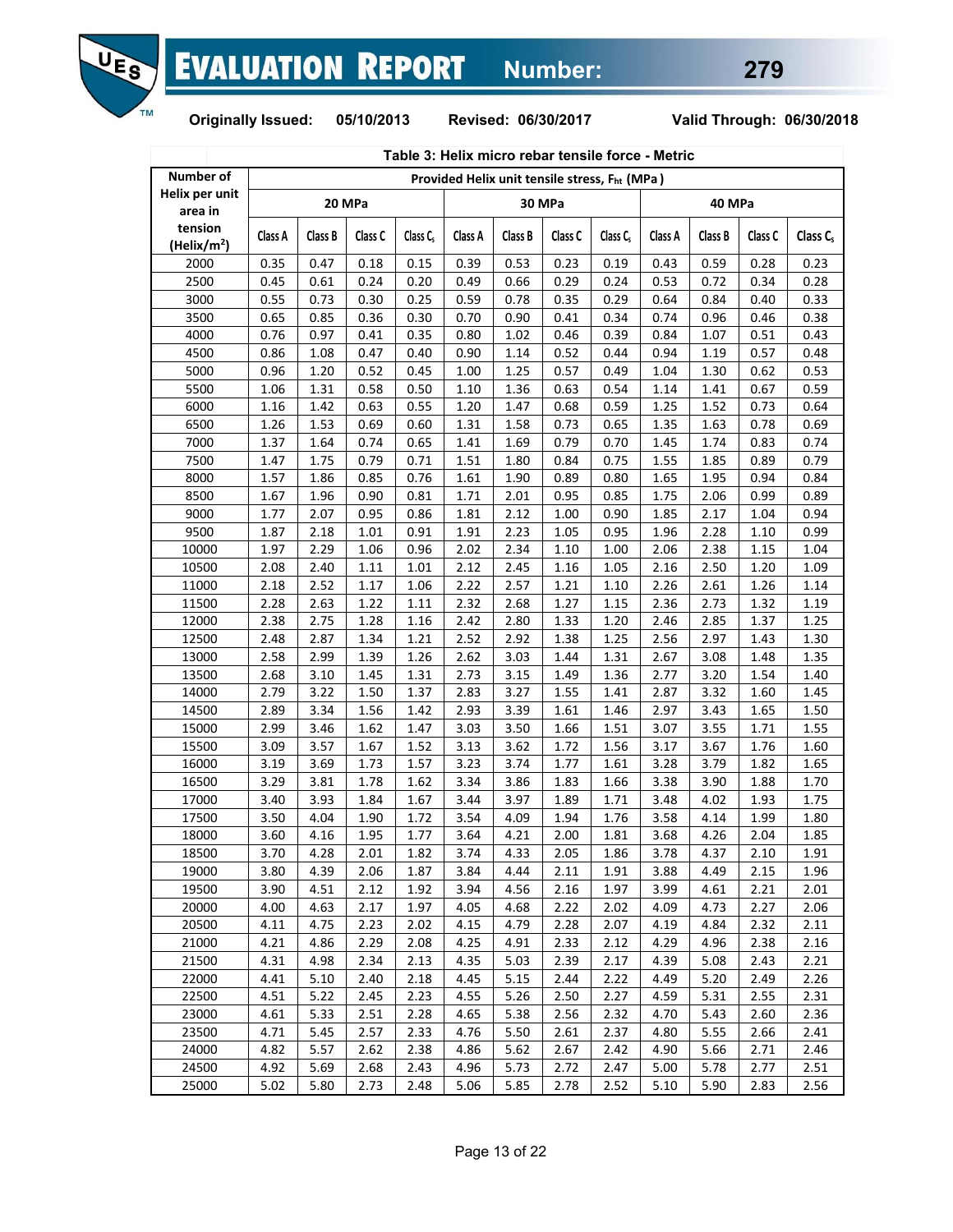# **NES EVALUATION REPORT** Number: 279



| Example 1: Class A Slab on Grade Design - Original Rebar Design Given                                                                                                                                                                               |                                                                                                                                                                                                                                                      |                                                       |                         |  |  |  |  |  |
|-----------------------------------------------------------------------------------------------------------------------------------------------------------------------------------------------------------------------------------------------------|------------------------------------------------------------------------------------------------------------------------------------------------------------------------------------------------------------------------------------------------------|-------------------------------------------------------|-------------------------|--|--|--|--|--|
| <b>Imperial Units</b>                                                                                                                                                                                                                               | <b>Metric Units</b>                                                                                                                                                                                                                                  |                                                       |                         |  |  |  |  |  |
| Given:<br>8" slab on ground with<br>#4 bars @ 14" OCEW mid depth<br>$f_y = 60000 \text{ psi}$<br>$f_c = 4000$ psi<br>$b = 12$ in<br>$\Phi = 1.0$                                                                                                    | Given:<br>254 mm slab on ground with<br>12mm bars @ 300 mm OCEW mid<br>depth<br>$fy = 500$ MPa<br>$f_c = 30$ MPa<br>$b = 1000$ mm<br>$\Phi = 1.0$                                                                                                    | TON BOOM                                              | S<br>222222             |  |  |  |  |  |
| Calculation in accordance with ACI 318 and this report                                                                                                                                                                                              |                                                                                                                                                                                                                                                      | <b>Code Reference</b>                                 | <b>Report Reference</b> |  |  |  |  |  |
| Step 1. Class Selection<br>1 - Slab on ground (Soil supported)<br>2 - Shrinkage & temperature<br>reinforcement less than $p = 0.0020$<br>Class A<br>$\Rightarrow$                                                                                   | Step 1. Class Selection<br>1 - Slab on ground (Soil supported),<br>2 - Shrinkage & temperature<br>reinforcement less than $p=0.0020$<br>Class A<br>$\Rightarrow$                                                                                     |                                                       | 4.1                     |  |  |  |  |  |
| Step 2. Compute area of steel required<br>at the center of the section,<br>$\Phi$ As = 1.0 x 0.2 x 12/14 in<br>$= 0.17$ in <sup>2</sup> /ft<br>$p = 0.0018$<br>(The rebar configuration is given, but if<br>it were not given, it would be computed | Step 2. Compute area of steel required<br>at the center of the section<br>$\Phi$ As = 1.0 x 116 x 1000 / 300mm<br>$= 377$ mm <sup>2</sup> /m<br>$p = 0.0015$<br>(The rebar configuration is given, but if<br>it were not given, it would be computed | ACI 318-14 24.4<br>ACI 318-11 7.12<br>ACI 318-08 7.12 | 4.6.1                   |  |  |  |  |  |
| based on the loads using standard ACI<br>318 methods)                                                                                                                                                                                               | based on the loads using standard ACI<br>318 methods)                                                                                                                                                                                                |                                                       |                         |  |  |  |  |  |
| Step 3. Use Table 1, find the nearest<br>area of steel in column 1 and read the<br>required number of Helix for the<br>appropriate compressive strength:<br>= 224 pieces of Helix Micro Rebar                                                       | Step 3. Use Table 1, find the nearest<br>area of steel in column 1 and read the<br>required number of Helix for the<br>appropriate compressive strength:<br>= 985.4 pieces of Helix Micro Rebar                                                      |                                                       | 4.6.2<br>Table 1        |  |  |  |  |  |
| Step 4. Divide number of Helix<br>required by the area in tension, $A_q$<br>$= 224/(8x 12 \text{ in})$<br>= 2.33 Helix per square inch                                                                                                              | Step 4. Divide number of Helix<br>required by the area in tension, $A_{q}$ .<br>$= 985.4 \times 1000^{2}/(254*1000 \text{ mm})$<br>= 3880 Helix per square meter                                                                                     |                                                       | 4.6.2                   |  |  |  |  |  |
| Step 5. Use Table 2, find the nearest<br>number of Helix per unit area in<br>column 1 and read the required Helix<br>dosage for the appropriate class and<br>compressive strength:<br>Required Helix Dosage 10.9 lb/yd <sup>3</sup>                 | Step 5. Use Table 2, find the nearest<br>number of Helix per unit area in<br>column 1 and read the required Helix<br>dosage for the appropriate class and<br>compressive strength:<br>Required Helix Dosage 7.1 kg/m <sup>3</sup>                    |                                                       | 4.6.3<br>Table 2        |  |  |  |  |  |
|                                                                                                                                                                                                                                                     |                                                                                                                                                                                                                                                      |                                                       |                         |  |  |  |  |  |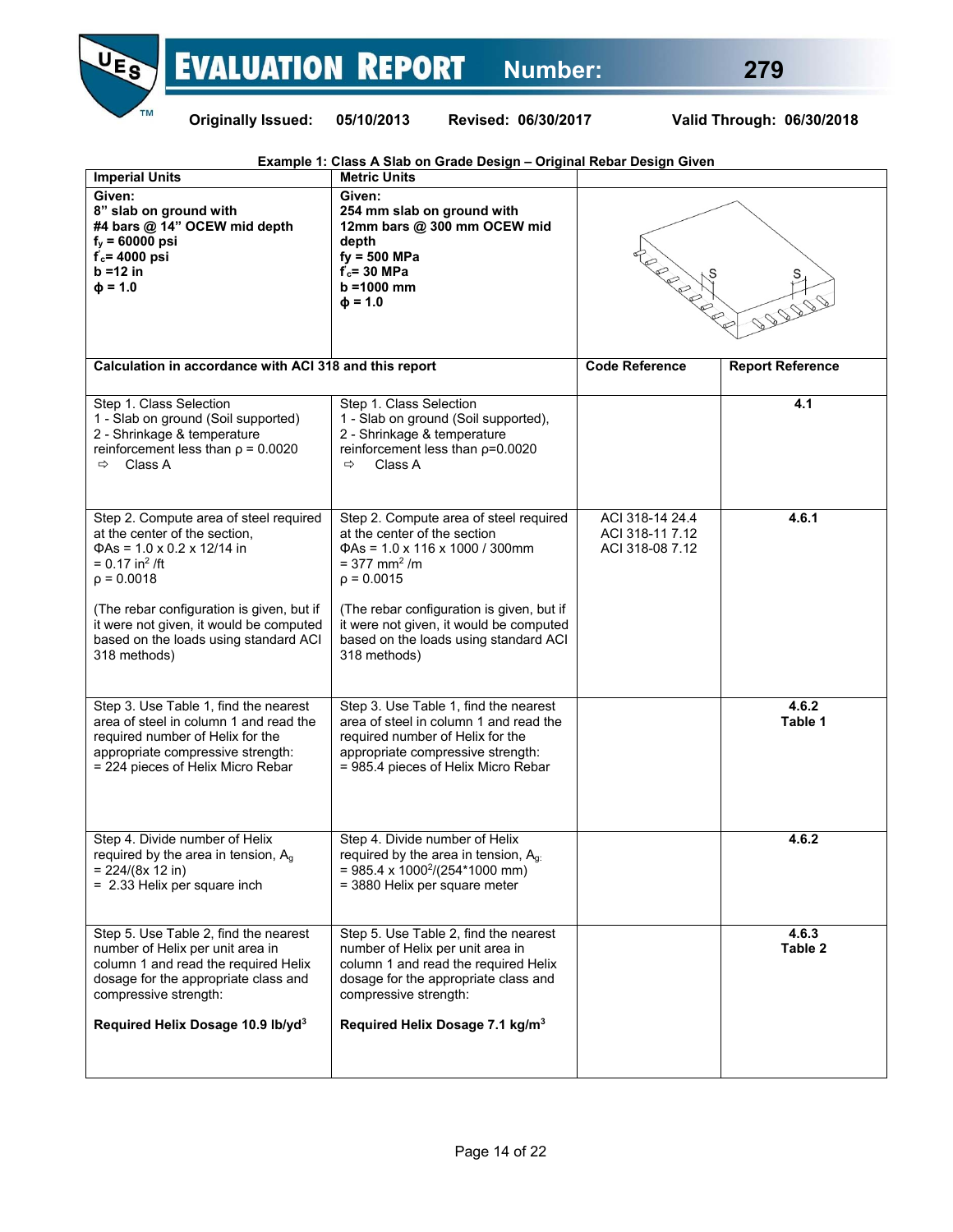



| <b>Imperial Units</b>                                                                                                                                                                                                                            | <b>Metric Units</b>                                                                                                                                                                                                                                                            |                                                       |                         |  |
|--------------------------------------------------------------------------------------------------------------------------------------------------------------------------------------------------------------------------------------------------|--------------------------------------------------------------------------------------------------------------------------------------------------------------------------------------------------------------------------------------------------------------------------------|-------------------------------------------------------|-------------------------|--|
| Given:<br>Slab on composite metal deck 5" total<br>thickness, 2"metal deck with 6"x 6"-<br>W2.9 x W2.9 welded wire mesh<br>$f_v = 60000 \text{ psi}$<br>$f_c$ = 4000 psi<br>b =12 in<br>$\Phi = 1.0$                                             | Given:<br>Slab on composite metal deck 125 mm<br>total thickness, 50 mm metal deck with<br>welded wire mesh 6mm dia x 200mm<br>spacing<br>$f_y = 500$ MPa<br>$f_c$ = 30 MPa<br>$b = 1000$ mm<br>$\Phi = 1.0$                                                                   |                                                       | S                       |  |
| Calculation in accordance with ACI 318 and this report                                                                                                                                                                                           |                                                                                                                                                                                                                                                                                | <b>Code Reference</b>                                 | <b>Report Reference</b> |  |
| Step 1. Class Selection<br>1 - Slab on composite metal deck<br>2 - Shrinkage and temperature<br>reinforcement less than $p=0.0020$<br>Class A<br>⇨                                                                                               | Step 1. Class Selection<br>1 - Slab on composite metal deck<br>2 - Shrinkage and temperature<br>reinforcement less than $p=0.0020$<br>Class A<br>⇨                                                                                                                             |                                                       | 4.1                     |  |
| Step 2. Compute area of steel required at<br>the center of the section<br>$\Phi$ As = 0.058in <sup>2</sup> /ft<br>$p=0.0016$                                                                                                                     | Step 2. Compute area of steel required at<br>the center of the section<br>$\Phi$ As =141 mm <sup>2</sup> /m<br>$p=0.0019$                                                                                                                                                      | ACI 318-14 24.4<br>ACI 318-11 7.12<br>ACI 318-08 7.12 | 4.6.1                   |  |
| Step 3. Use Table 1, find the nearest area<br>of steel in column 1 and read the required<br>number of Helix for the appropriate<br>compressive strength:<br>= 79.4 pieces of Helix Micro Rebar                                                   | Step 3. Use Table 1, find the nearest area<br>of steel in column 1 and read the required<br>number of Helix for the appropriate<br>compressive strength:<br>= 347.5 pieces of Helix Micro Rebar                                                                                |                                                       | 4.6.2<br>Table 1        |  |
| Step 4. Divide required number of Helix by<br>the gross section area in tension, $A_q$ .<br>$= 79.4/(3x12)$ in)<br>= 2.2 Helix per square inch.<br>Note: the 5" thickness is reduced to 3<br>inches due to the 2" deep corrugated<br>metal deck. | Step 4. Divide number of Helix required by<br>the gross section area in tension, $A_q$ :<br>$=$ 347.5 x 1000 <sup>2</sup> /(75 x 1000mm)<br>=4633 Helix per square meter.<br>Note: the 125 mm thickness is reduced to<br>75 mm due to the 50 mm deep corrugated<br>metal deck. |                                                       | 4.6.2                   |  |
| Step 5. Use Table 2, find the nearest<br>number of Helix per unit area in column 1<br>and read the required Helix dosage for the<br>appropriate compressive strength:<br>Required Helix Dosage 10.4 lb/yd <sup>3</sup>                           | Step 5. Use Table 2, find the nearest<br>number of Helix per unit area in column 1<br>and read the required Helix dosage for the<br>appropriate compressive strength:<br>Required Helix Dosage 8.9 kg/m <sup>3.</sup>                                                          |                                                       | 4.6.3<br>Table 2        |  |
|                                                                                                                                                                                                                                                  |                                                                                                                                                                                                                                                                                |                                                       |                         |  |

**Example 2: Class A Slab on Metal Deck – Original Mesh Given**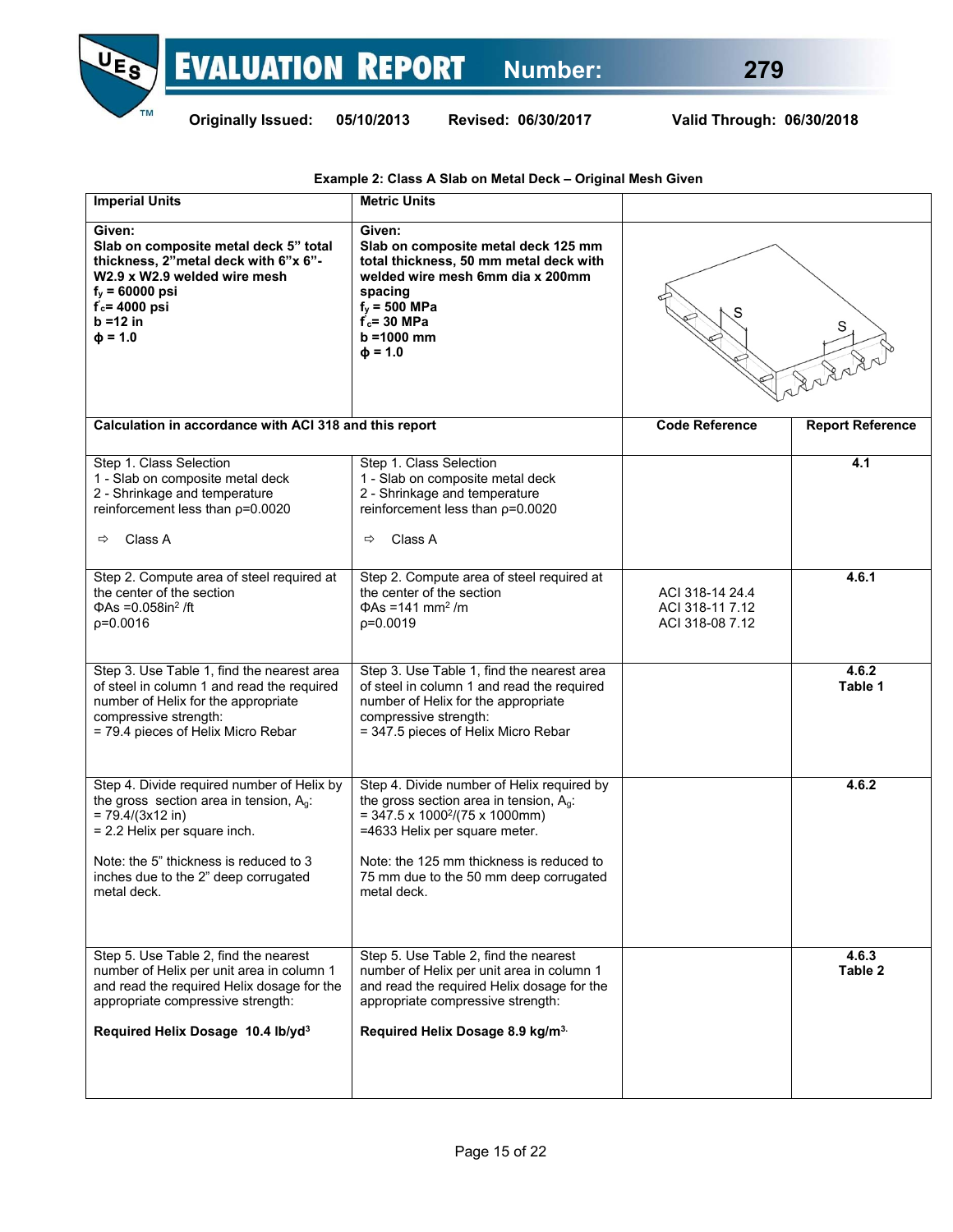

|                                                                                                                                                                                                                                                           | Example 3: Class B Wall Design - Minimum Reinforcement Ratio Given                                                                                                                                                       |                                                                                                                                                                                                |                         |
|-----------------------------------------------------------------------------------------------------------------------------------------------------------------------------------------------------------------------------------------------------------|--------------------------------------------------------------------------------------------------------------------------------------------------------------------------------------------------------------------------|------------------------------------------------------------------------------------------------------------------------------------------------------------------------------------------------|-------------------------|
| <b>English/Imperial Units</b>                                                                                                                                                                                                                             | <b>Metric Units</b>                                                                                                                                                                                                      |                                                                                                                                                                                                |                         |
| Given:<br>Wall 12' high x 6" thick with<br>(p <sub>min</sub> =0.0025) #4 bars @ 12" OCEW -at<br>mid-depth<br>$f_y = 60000$ psi<br>$f_c = 4000$ psi<br>$b = 12$ in<br>$\Phi = 0.9$<br>$\phi$ Mn = 31 kip-in/ft = 31,000 lb-in/ft                           | Given:<br>Wall 3.6m high x 150 mm thick with<br>(p <sub>min</sub> =0.0025) 12mm bar @300 mm<br><b>OCEW</b> at mid-depth<br>$fy = 500$ MPa<br>$f_c = 30$ MPa<br>$b = 1000$ mm<br>$\Phi = 0.8$<br>$\phi$ Mn = 10.8 kN-m/m  |                                                                                                                                                                                                |                         |
| Calculation in accordance with ACI 318 and this report                                                                                                                                                                                                    |                                                                                                                                                                                                                          | <b>Code Reference</b>                                                                                                                                                                          | <b>Report Reference</b> |
| Step 1. Class Selection<br>Vertical structural support<br>Slenderness check, h/24<br>$\bullet$<br>$=12' \times 12''/24 = 6''$ OK<br>Class B<br>⇨                                                                                                          | Step 1. Class Selection<br>Vertical structural support<br>$\bullet$<br>Slenderness check, h/24<br>$\bullet$<br>$= 3.6$ m x 1000mm/24 = 150 OK<br>Class B<br>⇨                                                            | ACI 318-14 Section<br>14.3.1.1<br>ACI 318-11 Section<br>22.6.6.2<br>ACI 318-08 Section<br>22.6.6.2                                                                                             | 4.1                     |
| Step 2. Compute required area of steel<br>at the center of the tension zone using<br>equations in Figure 2:<br>Calculate the neutral axis depth, "c".<br>$c = 0.0.328$ "<br>Required area of steel = $0.17$ in <sup>2</sup> /ft at<br>tension zone center | Step 2. Compute required area of steel<br>at the center of the tension zone using<br>equations in Figure 2:<br>Calculate the neutral axis depth, "c".<br>$c = 8.33$ mm<br>Required area of steel= 286 mm <sup>2</sup> /m | ACI 318-14 Cpt. 9<br>ACI 318-11 Cpt. 10<br>ACI 318-08 Cpt. 10<br>(Rebar given, but if it<br>were not given it<br>would be computed<br>based on the loads<br>using standard ACI<br>318 methods) | 4.6.1 Figure 2          |
| Step 3. Use Table 1, find the nearest<br>area of steel in column 1 and read the<br>required number of Helix for the<br>appropriate compressive strength:<br>= 224 pieces of Helix Micro Rebar                                                             | Step 3. Use Table 1, find the nearest<br>area of steel in column 1 and read the<br>required number of Helix for the<br>appropriate compressive strength:<br>= 715 pieces of Helix Micro Rebar.                           |                                                                                                                                                                                                | 4.6.2<br>Table 1        |
| Step 4. Divide number of Helix required<br>by the area in tension, $A_T$                                                                                                                                                                                  | Step 4. Divide number of Helix required<br>by the area in tension, $A_T$                                                                                                                                                 |                                                                                                                                                                                                | 4.6.2<br>4.6.1 Figure 2 |
| $A_T = b \times (h-c) = 12 \times 5.7 = 68.4$ in <sup>2</sup><br>= $224/(68.4 \text{ in}^2)$                                                                                                                                                              | $A_T = b \times (h-c) = 1000$ mm x (150mm -<br>8.33 mm) x $(1m/1000mm)^2$ = 0.142 m <sup>2</sup><br>$= 715/0.142$<br>= 5035 Helix per square meter                                                                       |                                                                                                                                                                                                |                         |
| = 3.27 Helix per square inch<br>Step 5. Use Table 2, find the nearest                                                                                                                                                                                     | Step 5. Use Table 2, find the nearest                                                                                                                                                                                    |                                                                                                                                                                                                | 4.6.3                   |
| number of Helix per unit area in column 1<br>and read the required Helix dosage for<br>the appropriate class and compressive<br>strength:<br>Required Helix Dosage 18.7 lb/yd <sup>3</sup>                                                                | number of Helix per unit area in column 1<br>and read the required Helix dosage for<br>the appropriate class and compressive<br>strength:<br>Required Helix Dosage 11.1 kg/m <sup>3</sup>                                |                                                                                                                                                                                                | Table 2                 |
| Step 6. Use Table 3 & result of step 4 to<br>find Helix tensile stress, = 181 psi<br>= $181x10^{6}/(57000\sqrt{4000})$<br>= 50 micro strain                                                                                                               | Step 6. Use Table 3 & result of step 4 to<br>find Helix tensile stress: = 1.25 MPa<br>Strain = $1.25x10^6/(4700\sqrt{30})$<br>$= 49$ micro strain                                                                        |                                                                                                                                                                                                | 4.6.4<br>Table 3        |
| Step 7. Use result of step 4 to find<br>allowable strain = $105 > 50$ OK                                                                                                                                                                                  | Step 7. Use result of step 4 to find<br>allowable strain = $105 > 49$ OK                                                                                                                                                 |                                                                                                                                                                                                | 5.7                     |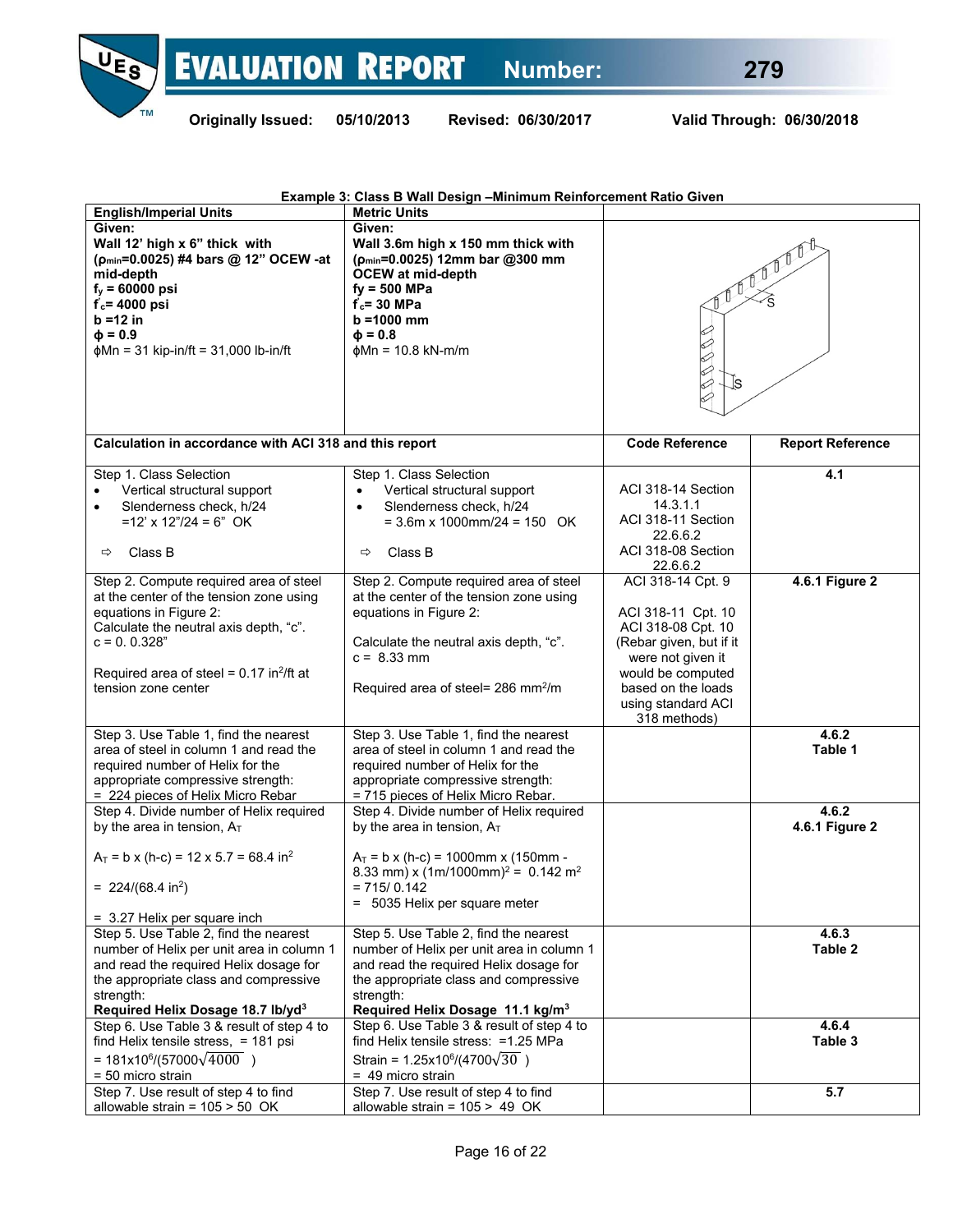

| Example 4: Class B Grade Beam Shear Design Only - Original Shear Rebar Given |
|------------------------------------------------------------------------------|
|------------------------------------------------------------------------------|

| <b>English/Imperial Units</b>                                                                                                                                                                                               | <b>Metric Units</b>                                                                                                                                                                                                       |                                                                                                       |                         |  |
|-----------------------------------------------------------------------------------------------------------------------------------------------------------------------------------------------------------------------------|---------------------------------------------------------------------------------------------------------------------------------------------------------------------------------------------------------------------------|-------------------------------------------------------------------------------------------------------|-------------------------|--|
| Given:<br>Grade beam 8" thick with #4 bars<br>@12" shear ties.<br>$f_v = 60000 \text{ psi}$<br>$f_c$ = 4000 psi<br>$b = 12$ in<br>$\Phi = 0.75$                                                                             | Given:<br>Grade Beam 200 mm thick with 12mm<br>bars @ 300 mm shear ties.<br>$fy = 500$ MPa<br>$f_c = 40$ MPa<br>$b = 1000$ mm<br>$\Phi = 0.75$                                                                            |                                                                                                       |                         |  |
| Calculation in accordance with ACI 318 and this report                                                                                                                                                                      |                                                                                                                                                                                                                           | <b>Code Reference</b>                                                                                 | <b>Report Reference</b> |  |
| Step 1. Class Selection                                                                                                                                                                                                     | Step 1. Class Selection                                                                                                                                                                                                   |                                                                                                       | 4.1                     |  |
| Class B<br>⇨                                                                                                                                                                                                                | Class B<br>⇨                                                                                                                                                                                                              |                                                                                                       |                         |  |
| Step 2. Compute Required Area of Steel<br>for shear resistance, #4@12"(Given).                                                                                                                                              | Step 2. Compute Required Area of Steel<br>for shear resistance, N 12 @300 (Given).                                                                                                                                        |                                                                                                       |                         |  |
| Step 3. Compute required area of steel<br>assuming rebar inclined at 45 degrees,<br>$\phi$ As = $\phi$ A <sub>v</sub> x sin(45) x b/s<br>$= 0.75 \times 0.2 \times 0.707 \times 12''/12''$<br>$= 0.106$ in <sup>2</sup> /ft | Step 3. Compute required area of steel<br>assuming rebar inclined at 45 degrees,<br>$\phi$ As= $\phi$ A <sub>v</sub> x sin(45) x b/s<br>$= 0.75 \times 113 \times 0.707 \times 1000/300$ mm<br>$= 200$ mm <sup>2</sup> /m | ACI 318-14 Section<br>22.5.10.6.2<br>ACI 318-11 Section<br>11.4.7.5<br>ACI 318-08 Section<br>11.4.7.5 | 4.6.1                   |  |
| Step 4. Use Table 1, find the nearest<br>area of steel in column 1 and read the<br>required number of Helix for the<br>appropriate compressive strength:<br>= 145.1 pieces of Helix Micro Rebar                             | Step 4. Use Table 1, find the nearest area<br>of steel in column 1 and read the required<br>number of Helix for the appropriate<br>compressive strength:<br>= 492 pieces of Helix Micro Rebar                             |                                                                                                       | 4.6.2<br>Table 1        |  |
| Step 5. Compute shear area based on<br>diagonal tension plane<br>$= h \times 1.41 \times b$<br>$= 8 \times 1.41 \times 12$<br>= 135 in <sup>2</sup> /ft                                                                     | Step 5. Compute shear area based on<br>diagonal tension plane<br>$= h \times 1.41 \times b$<br>$= 200 \times 1.41 \times 1000$ mm/1000 <sup>2</sup><br>$= 0.282$ m <sup>2</sup> /m                                        |                                                                                                       |                         |  |
| Step 6. Divide number of Helix required<br>by the shear area, $=145.1/135$<br>=1.07 Helix per square inch                                                                                                                   | Step 6. Divide Number of Helix Required<br>Area,<br>$= 492/0.282$<br>= 1745 Helix per square meter                                                                                                                        |                                                                                                       | 4.6.8                   |  |
| Step 7. Use Table 2, find the nearest<br>number of Helix per unit area in column 1<br>and read the required Helix dosage for<br>the appropriate class and compressive<br>strength:                                          | Step 7. Use Table 2, find the nearest<br>number of Helix per unit area in column 1<br>and read the required Helix dosage for the<br>appropriate class and compressive<br>strength:                                        |                                                                                                       | 4.6.3<br>Table 2        |  |
| Required Helix dosage 7.3 lb/yd <sup>3</sup><br>Less than minimum, use 9 lb/yd <sup>3</sup>                                                                                                                                 | Required Helix dosage 4.9kg/m <sup>3</sup><br>Less than minimum, use 5 kg/m <sup>3</sup>                                                                                                                                  |                                                                                                       |                         |  |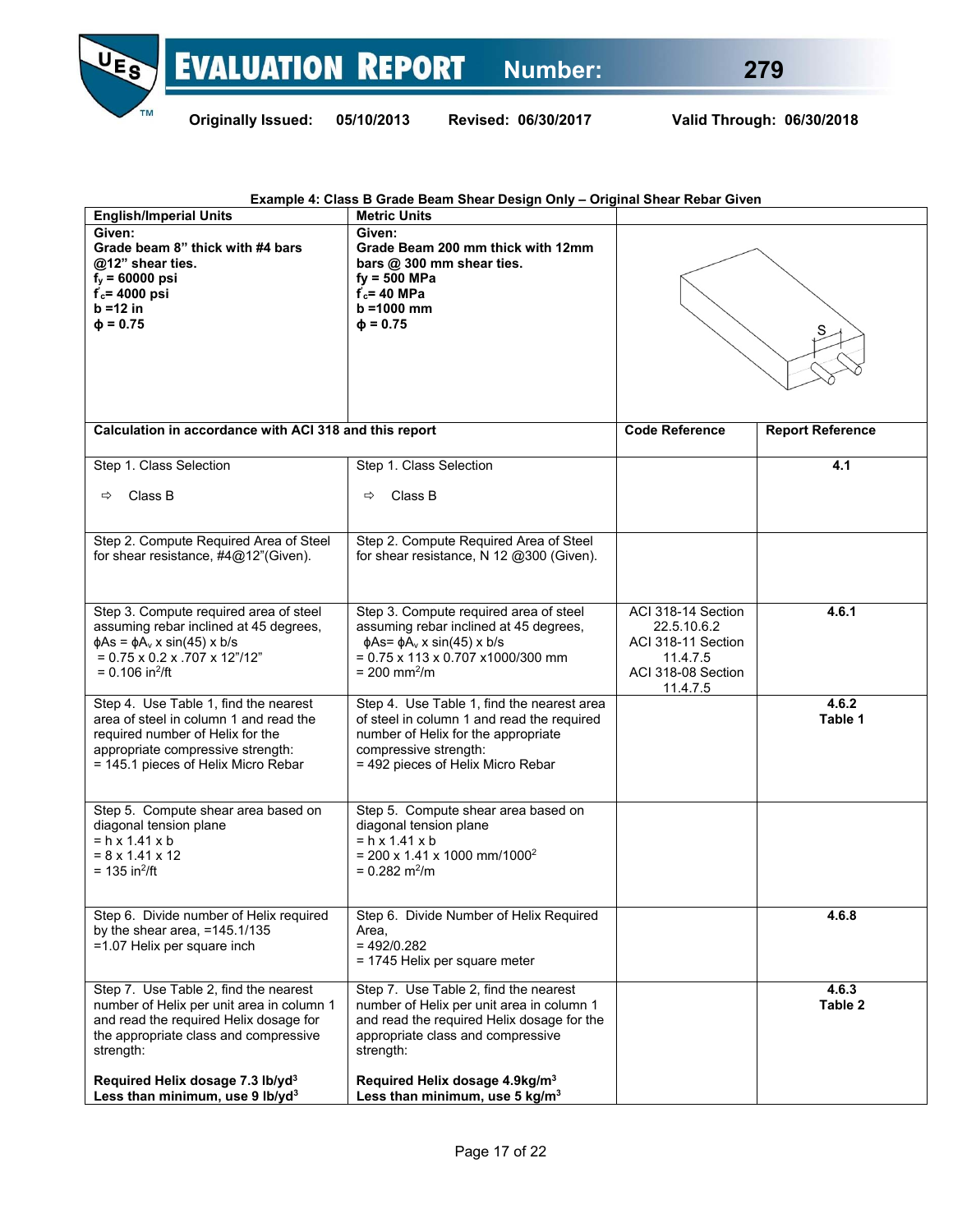



|                                                                                                                                                                                                                                                                                                                                                                                                                                                                    | Example 5: Class B Wall Design - Hybrid                                                                                                                                                                                                                                                                                                                                                                                                                                                   |                                                                                 |                     |  |  |
|--------------------------------------------------------------------------------------------------------------------------------------------------------------------------------------------------------------------------------------------------------------------------------------------------------------------------------------------------------------------------------------------------------------------------------------------------------------------|-------------------------------------------------------------------------------------------------------------------------------------------------------------------------------------------------------------------------------------------------------------------------------------------------------------------------------------------------------------------------------------------------------------------------------------------------------------------------------------------|---------------------------------------------------------------------------------|---------------------|--|--|
| <b>English/Imperial Units</b><br>Given:<br>Wall 20' high x 10" thick with<br>2- Layers #6 bars @ 10" OCEW<br>As = $0.53 \text{ in}^2/\text{ft}$<br>$(p = 0.0088)$<br>$\phi M = 220$ k-in/ft<br>$C_c = 1.5$ in<br>$f_y = 60000 \text{ psi}$<br>$f_c = 4000$ psi<br>$b = 12$ in<br>$\Phi = 0.9$                                                                                                                                                                      | <b>Metric Units</b><br>Given:<br>Wall 6m high x 254 mm thick with<br>2-Layers 16mm bars @200 mm OCEW<br>$As = 1000 \text{ mm}^2/\text{m}$<br>$(p = 0.0079)$<br>$\phi$ M = 83 kN-m/m<br>$C_c = 40$ mm<br>$fy = 500$ MPa<br>$f_c$ = 30 MPa<br>$b = 1000$ mm<br>$\Phi = 0.8$                                                                                                                                                                                                                 | S                                                                               |                     |  |  |
| Calculation in accordance with ACI 318 and this report                                                                                                                                                                                                                                                                                                                                                                                                             |                                                                                                                                                                                                                                                                                                                                                                                                                                                                                           | Code<br>Reference                                                               | Report<br>Reference |  |  |
| Step 1. Class Selection<br>Vertical structural support<br>• Slenderness check,<br>$h/24 = 20 x12/24 = 10" OK$<br>• Strain check<br>Rebar Tension= As Fy = 31,800 lb<br>Helix tensile stress=<br>$= T$ [(h-C <sub>c</sub> )/(h/2)]/(bh)=<br>$= 31,800[1.7]/(10x12) =$<br>$= 450$ psi<br>= $450x10^{6}/(57000\sqrt{4000})$<br>= 125 micro strain<br>Allowable strain<br>Number of Helix/in <sup>2</sup> = 8.0<br>110 micro strain $<$ 125 Not OK<br>⇔ Class B Hybrid | Step 1. Class Selection<br>Vertical structural support<br>• Slenderness check,<br>$h/24 = 6 \times 1000/24 = 250$ mm OK<br>• Strain check<br>Rebar Tension= As Fy =500000 N<br>Helix tensile stress=<br>$= T$ [(h-C <sub>c</sub> )/(h/2)]/(bh)=<br>$= 500000[1.7]/(254x1000)$ =<br>$= 3.36$ MPa<br>= 3.36 x10 <sup>6</sup> /(4700 $\sqrt{30}$ )<br>$= 130$ micro strain<br>Allowable strain<br>Number of Helix/in <sup>2</sup> = 8.0<br>110 micro strain < 130 Not OK<br>⇔ Class B Hybrid |                                                                                 | 4.1<br>4.6.5<br>5.7 |  |  |
| Step 2. Calculate minimum As<br>As = $3\sqrt{f'c}$ bd/fv<br>$= 3\sqrt{4000} \times 12 \times 8.2 / 60000$<br>$= 0.31$ in <sup>2</sup> /ft<br>Use #5 at 12 in = $0.31$ in <sup>2</sup> /ft                                                                                                                                                                                                                                                                          | Step 2. Calculate minimum As<br>As= $0.25\sqrt{f'c}$ bd/fy<br>$= 0.25\sqrt{30} \times 1000 \times 206 / 500$<br>$= 564$ mm <sup>2</sup> /m<br>use 12mm at 200mm = 550 mm <sup>2</sup> /m                                                                                                                                                                                                                                                                                                  | ACI 318-14<br>Chapter 9<br>ACI 318-11<br>Chapter 10<br>ACI 318-08<br>Chapter 10 | 4.7.2               |  |  |
| Step 3. Calculate the moment for the Hybrid<br>rebar<br>$\phi$ M= $\phi$ As x fy x(h/2)=84 k-in/ft                                                                                                                                                                                                                                                                                                                                                                 | Step 3. Calculate the moment for the<br>Hybrid rebar<br>$\phi$ M= $\phi$ As x fy x(h/2)= 28 KN-m/m                                                                                                                                                                                                                                                                                                                                                                                        |                                                                                 |                     |  |  |
| Step 4. Calculate Helix required bending<br>moment<br>фМ= 220-84= 136 k-in/ft                                                                                                                                                                                                                                                                                                                                                                                      | Step 4. Calculate Helix required bending<br>moment<br>$\phi$ M=83-28 = 55 KN-m/m                                                                                                                                                                                                                                                                                                                                                                                                          |                                                                                 |                     |  |  |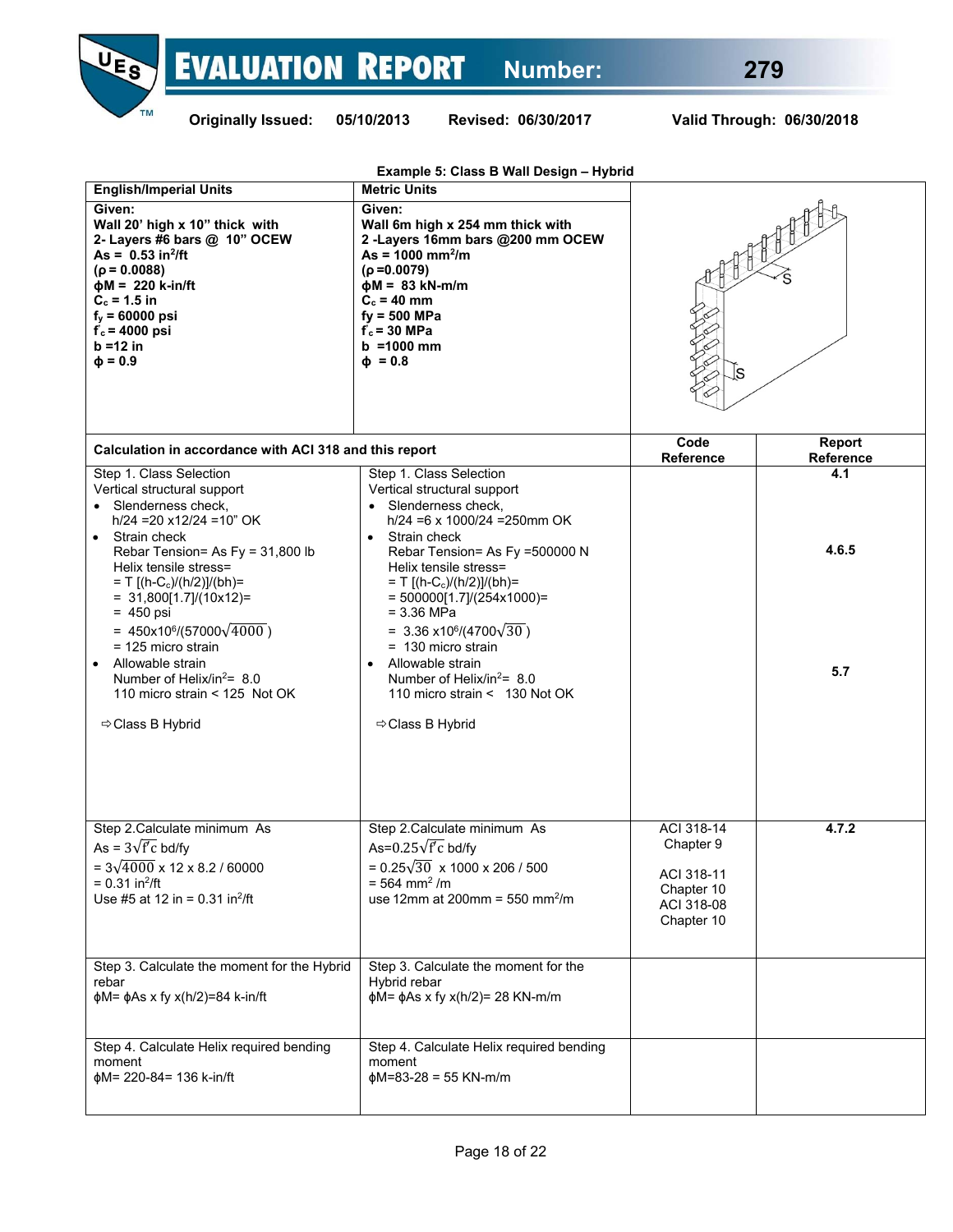

 $C_c = 40$  mm **fy = 500 MPa f ' c = 30 MPa b =1000 mm ɸ = 0.8** 

**Cc = 1.5 in fy = 60000 psi f ' c = 4000 psi b =12 in**   $φ = 0.9$ 

| Calculation in accordance with ACI 318 and this report                                                                                                                                                    |                                                                                                                                                                                                                               | Code<br><b>Reference</b>                                      | Report<br><b>Reference</b> |
|-----------------------------------------------------------------------------------------------------------------------------------------------------------------------------------------------------------|-------------------------------------------------------------------------------------------------------------------------------------------------------------------------------------------------------------------------------|---------------------------------------------------------------|----------------------------|
| Step 5. Calculate the equivalent area of steel for<br>the bending moment that Helix requires<br>Using equation in Figure 2, calculate the neutral<br>axis depth, "c"<br>$c = 0.86"$                       | Step 5. Calculate the equivalent area of steel<br>for the bending moment<br>that Helix requires<br>Using equation in Figure 2, calculate the neutral<br>axis depth, "c"                                                       | ACI 318-14 Chapter<br>ACI 318-11 and ACI<br>318-08 Chapter 10 | 4.6.1<br>Figure 2          |
| As at tension zone center = $0.448$ in <sup>2</sup> /ft                                                                                                                                                   | $c = 24.9$ mm<br>As at tension zone center = $846$ mm <sup>2</sup> /m                                                                                                                                                         |                                                               |                            |
| Step 6. Use Table 1, find the nearest area of steel<br>in column 1 and read the required number of Helix<br>for the appropriate compressive strength:<br>= 590 pieces of Helix Micro Rebar                | Step 6. Use Table 1, find the nearest area of<br>steel in column 1 and read the required number<br>of Helix for the appropriate compressive<br>strength:<br>= 2093 pieces of Helix Micro Rebar.                               |                                                               | 4.6.2<br>Table 1           |
| Step 7. Divide number of Helix required by the<br>area in tension, $A_T$<br>$A_T = b \times (h-c) = 12 \times 9.1 = 109$ in <sup>2</sup><br>$= 590/109$ in <sup>2</sup><br>$= 5.41$ Helix per square inch | Step 7. Divide number of Helix required by the<br>area in tension. $Ar$<br>$A_T = b \times (h-c) = 1000$ mm x (254mm – 24.9mm) x<br>$(1m/1000mm)^2$ = 0.229 m <sup>2</sup><br>$= 2093/0.229$<br>= 9140 Helix per square meter |                                                               | 4.6.2                      |
| Step 8. Use Table 2, find the nearest number of<br>Helix per unit area in column 1 and read the<br>required Helix dosage for the appropriate class<br>and compressive strength:                           | Step 8. Use Table 2, find the nearest number of<br>Helix per unit area in column 1 and read the<br>required Helix dosage for the appropriate class<br>and compressive strength:                                               |                                                               | 4.6.3<br>Table 2           |
| Required Helix Dosage 29.9 lb/yd <sup>3</sup> plus one<br>layer of #5 bars at 12 in on center at mid depth                                                                                                | Required Helix Dosage 19.0 kg/m <sup>3</sup> plus one<br>layer of 12 mm bars at 200 mm on center at<br>mid depth                                                                                                              |                                                               |                            |
| Step 9. Strain check<br>Use Table 3 & result of step 7 to find Helix tensile<br>stress,<br>$\Phi$ F <sub>ht</sub> = 291 psi<br>strain = $291x10^6/(57000\sqrt{4000})$<br>$= 81$ micro strain              | Step 9. Strain check<br>Use Table 3 & result of step 7 to find Helix<br>tensile stress:<br>$\Phi$ F <sub>ht</sub> = 2.23 MPa<br>Strain = $2.23 \times 10^6 / (4700 \sqrt{30})$<br>$= 87$ micro strain                         |                                                               | 4.6.4<br>Table 3<br>4.6.5  |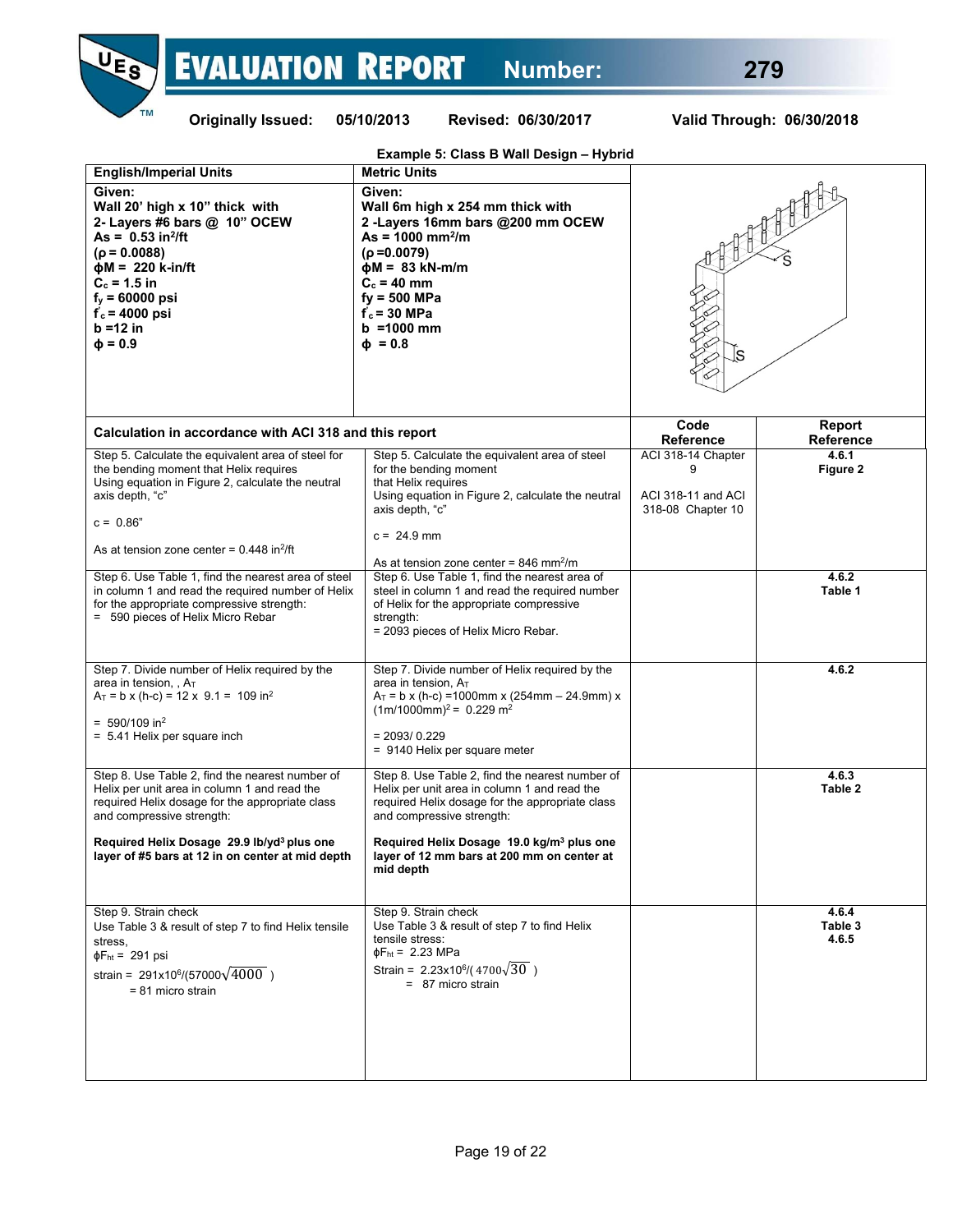

|  | Valid Through: 06/30/2018 |
|--|---------------------------|
|  |                           |

| Example 5: Class B Wall Design - Hybrid (Cont'd)                                                                                                                                                                                                             |                                                                                                                                                                                                                                           |                            |     |  |  |  |  |  |  |
|--------------------------------------------------------------------------------------------------------------------------------------------------------------------------------------------------------------------------------------------------------------|-------------------------------------------------------------------------------------------------------------------------------------------------------------------------------------------------------------------------------------------|----------------------------|-----|--|--|--|--|--|--|
| <b>English/Imperial Units</b>                                                                                                                                                                                                                                | <b>Metric Units</b>                                                                                                                                                                                                                       |                            |     |  |  |  |  |  |  |
| Given:<br>Wall 20' high x 10" thick with<br>2- Layers #6 bars @ 10" OCEW<br>As = $0.53 \text{ in}^2/\text{ft}$<br>$(p = 0.0088)$<br>$\phi M = 220$ k-in/ft<br>$C_c = 1.5$ in<br>$f_v = 60000 \text{ psi}$<br>$f_c$ = 4000 psi<br>$b = 12$ in<br>$\Phi = 0.9$ | Given:<br>Wall 6m high x 254 mm thick with<br>2-Layers 16mm bars @200 mm OCEW<br>$As = 1000 \text{ mm}^2/m$<br>$(p=0.0079)$<br>$\phi M = 83$ kN-m/m<br>$C_c = 40$ mm<br>$fy = 500$ MPa<br>$f_c$ = 30 MPa<br>$b = 1000$ mm<br>$\Phi = 0.8$ |                            |     |  |  |  |  |  |  |
| Calculation in accordance with ACI 318 and this report                                                                                                                                                                                                       | Code<br>Reference                                                                                                                                                                                                                         | Report<br><b>Reference</b> |     |  |  |  |  |  |  |
| Step 10. Use result of step 7 to find<br>allowable strain = $110 > 81$ OK                                                                                                                                                                                    | Step 10. Use result of step 7 to find<br>allowable strain = $105 > 87$ OK                                                                                                                                                                 |                            | 5.7 |  |  |  |  |  |  |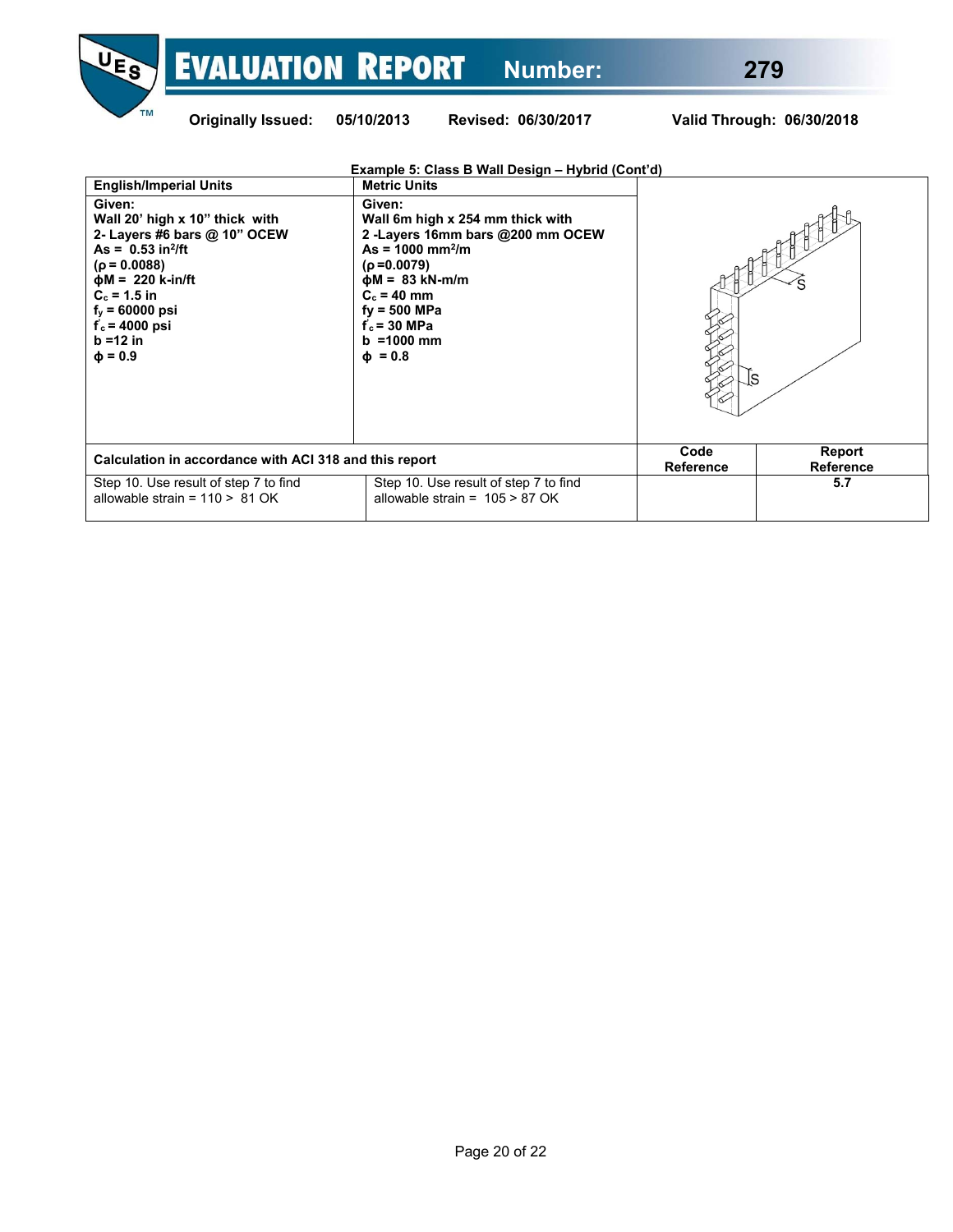#### **Appendix A: Field Verification of Helix Dosage by Washout Test**

Procedure

**TM** 

Helix content (dosage) verification testing, when required, shall be conducted in accordance with CSA A23.2-16C "Standard Test Method for Determination of Steel or Synthetic Fibre Content in Plastic Concrete". Available for download at http://shop.csa.ca/

**Criteria** 

The average Helix content (CSA A23.2-16C section 9g) shall exceed specified minimum dosages in Tables 1 or 2 below. If dosage verification is required in accordance with Section 5.16 and two consecutive tests fail, corrective action is required prior to continuing the pour.

#### Conversions

Multiply lb/yd<sup>3</sup> by 0.59 to obtain oz/ $ft^3$ Grams per liter is equal to kg/m3

| <b>Boxes Of</b><br>Helix<br>Added to<br>9 yd <sup>3</sup><br>Truck | <b>Specified</b><br>Helix<br>Dosage<br>$(lb/yd^3)$ | Minimum<br>Average<br>Helix<br>Dosage<br>$(lb/yd^3)$ |
|--------------------------------------------------------------------|----------------------------------------------------|------------------------------------------------------|
| 1                                                                  | 5                                                  | 3.6                                                  |
| 2                                                                  | 10                                                 | 7.9                                                  |
| 3                                                                  | 15                                                 | 12.5                                                 |
| 4                                                                  | 20                                                 | 17.4                                                 |
| 5                                                                  | 25                                                 | 22.4                                                 |
| 6                                                                  | 30                                                 | 27.6                                                 |
| 7                                                                  | 35                                                 | 32.8                                                 |
| 8                                                                  | 40                                                 | 38.0                                                 |
| 9                                                                  | 45                                                 | 43.3                                                 |
| 10                                                                 | 50                                                 | 48.5                                                 |
| 11                                                                 | 55                                                 | 53.7                                                 |
| 12                                                                 | 60                                                 | 58.9                                                 |
| 13                                                                 | 65                                                 | 64.0                                                 |

#### **Table 1 Imperial Unit Limits (9 and 10 yd3 Trucks)**

| <b>Boxes Of</b> | <b>Specified</b> | Minimum       |
|-----------------|------------------|---------------|
| <b>Helix</b>    | <b>Helix</b>     | Average       |
| <b>Added to</b> | Dosage           | <b>Helix</b>  |
| $10$ yd $3$     | $(lb/yd^3)$      | <b>Dosage</b> |
| Truck           |                  | $(lb/yd^3)$   |
| 1               | 4.5              | 3.3           |
| 2               | 9                | 7.0           |
| 3               | 13.5             | 11.1          |
| 4               | 18               | 15.4          |
| 5               | 22.5             | 19.9          |
| 6               | 27               | 24.5          |
| 7               | 31.5             | 29.1          |
| 8               | 36               | 33.8          |
| 9               | 40.5             | 38.5          |
| 10              | 45               | 43.3          |
| 11              | 49.5             | 48.0          |
| 12              | 54               | 52.6          |
| 13              | 58.5             | 57.3          |

#### **Table 2 Metric Unit Limits (7 and 8 m3 Trucks)**

| <b>Boxes Of</b><br>Helix<br><b>Added to</b><br>7 m <sup>3</sup> | <b>Specified</b><br>Helix<br>Dosage<br>(kg/m <sup>3</sup> ) | Minimum<br>Average<br><b>Helix</b><br>Dosage |
|-----------------------------------------------------------------|-------------------------------------------------------------|----------------------------------------------|
| <b>Truck</b>                                                    |                                                             | (kg/m <sup>3</sup> )                         |
| 1                                                               | 2.9                                                         | 2.1                                          |
| 2                                                               | 5.8                                                         | 4.5                                          |
| 3                                                               | 8.8                                                         | 7.2                                          |
| 4                                                               | 11.7                                                        | 10.0                                         |
| 5                                                               | 14.6                                                        | 12.9                                         |
| 6                                                               | 17.5                                                        | 15.9                                         |
| 7                                                               | 20.5                                                        | 18.9                                         |
| 8                                                               | 23.4                                                        | 22.0                                         |
| 9                                                               | 26.3                                                        | 25.0                                         |
| 10                                                              | 29.2                                                        | 28.1                                         |
| 11                                                              | 32.1                                                        | 31.1                                         |
| 12                                                              | 35.1                                                        | 34.2                                         |
| 13                                                              | 38.0                                                        | 37.2                                         |
| 14                                                              | 40.9                                                        | 40.2                                         |

| <b>Boxes Of</b><br>Helix<br><b>Added to</b> | <b>Specified</b><br>Helix<br><b>Dosage</b> | Minimum<br>Average<br>Helix |
|---------------------------------------------|--------------------------------------------|-----------------------------|
| $8 \text{ m}^3$                             | $(5g/m^3)$                                 | <b>Dosage</b>               |
| Truck                                       |                                            | (kg/m <sup>3</sup> )        |
| 1                                           | 2.6                                        | 1.8                         |
| 2                                           | 5.1                                        | 4.0                         |
| 3                                           | 7.7                                        | 6.3                         |
| 4                                           | 10.2                                       | 8.8                         |
| 5                                           | 12.8                                       | 11.3                        |
| 6                                           | 15.3                                       | 13.9                        |
| 7                                           | 17.9                                       | 16.6                        |
| 8                                           | 20.5                                       | 19.2                        |
| 9                                           | 23.0                                       | 21.9                        |
| 10                                          | 25.6                                       | 24.6                        |
| 11                                          | 28.1                                       | 27.2                        |
| 12                                          | 30.7                                       | 29.9                        |
| 13                                          | 33.2                                       | 32.6                        |
| 14                                          | 35.8                                       | 35.2                        |